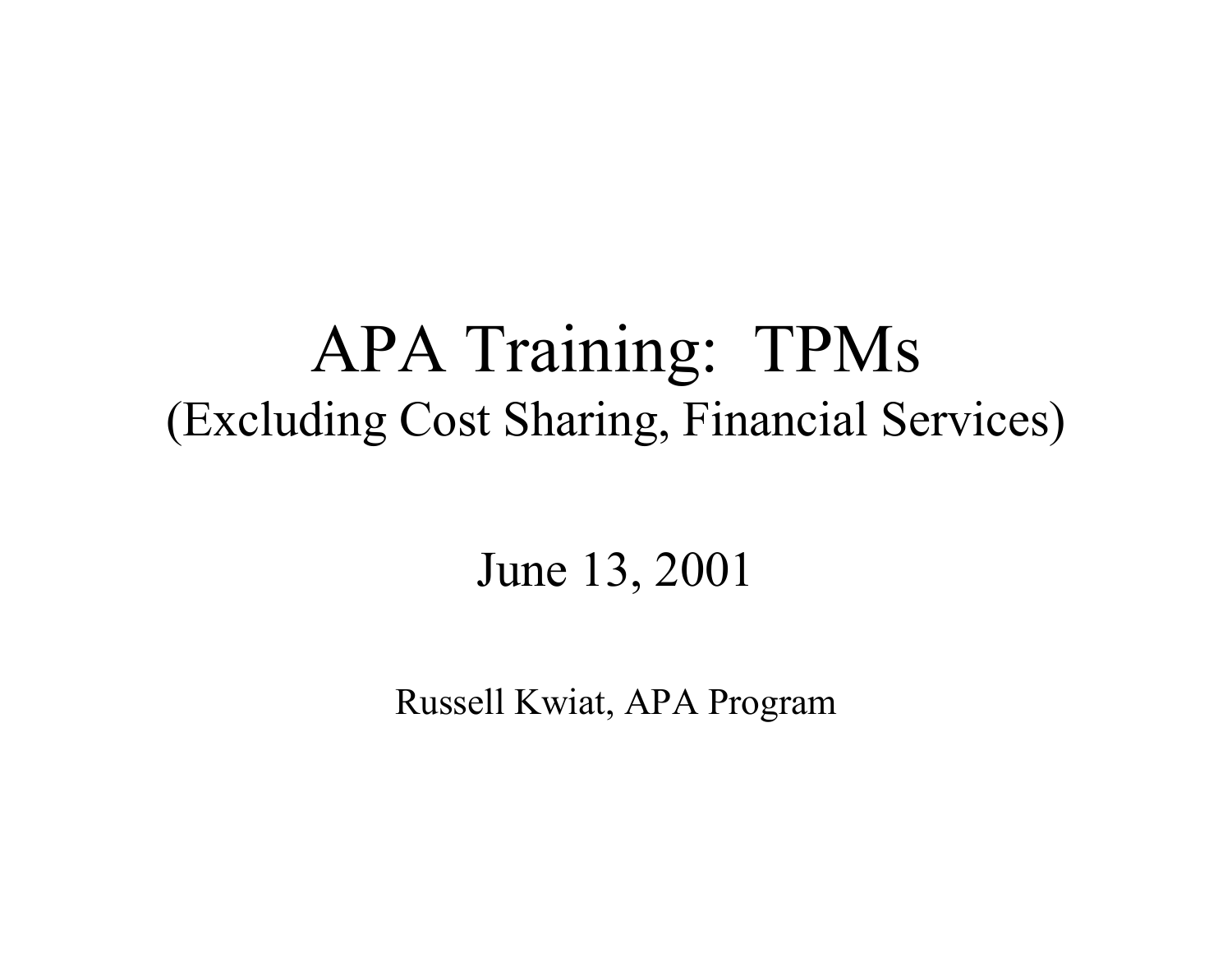## Agenda

- Best Method Rule
- Tangible Property TPMs – CPM
- Intangible Property TPMs
- Services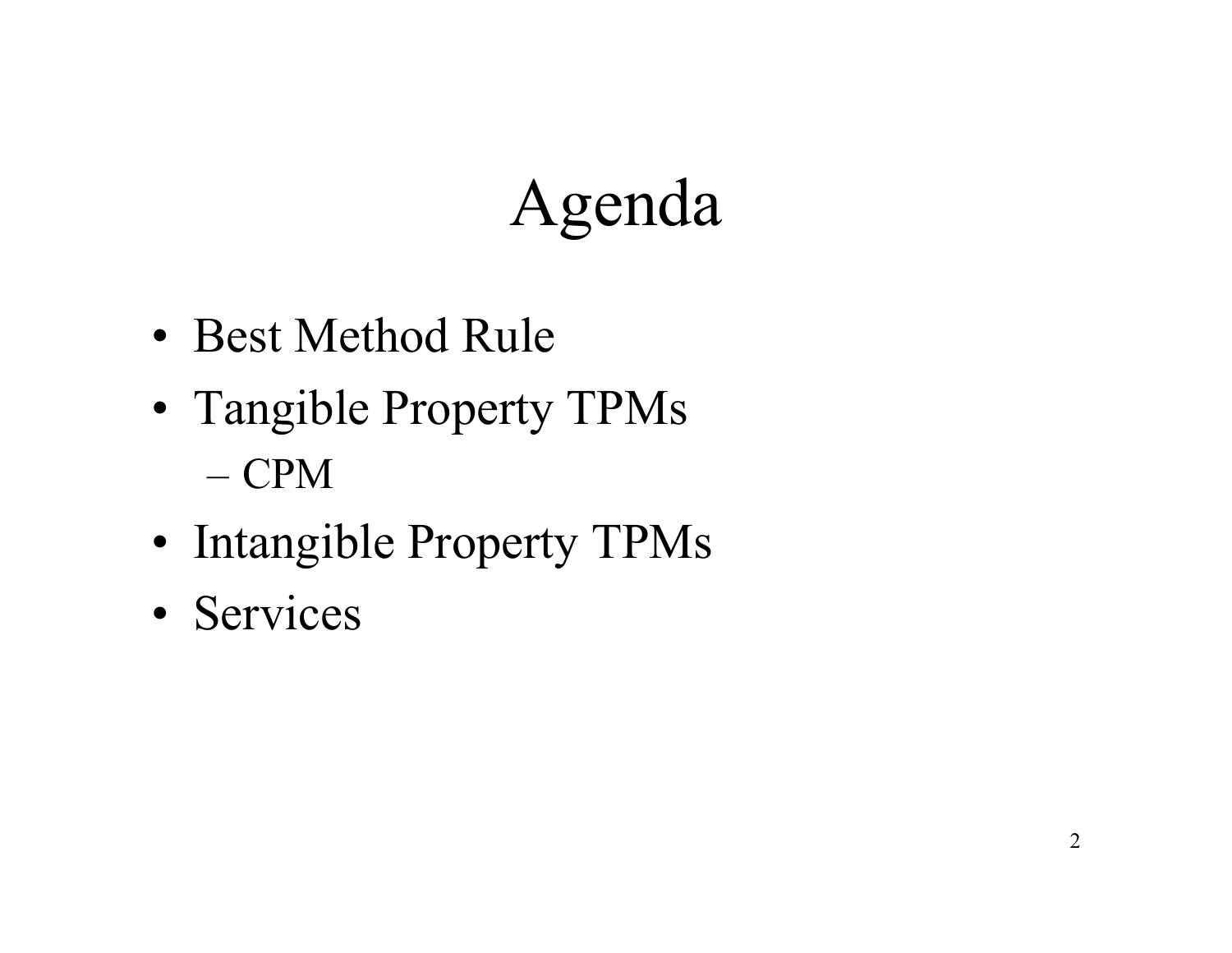Question: What Method Should Be Used? Choices:

- A) The method that results in the greatest amount of taxable income in the U.S.
- B) The method used by the taxpayer for pre-APA years
- C) The "Best Method"
- D) Whatever the taxpayer wants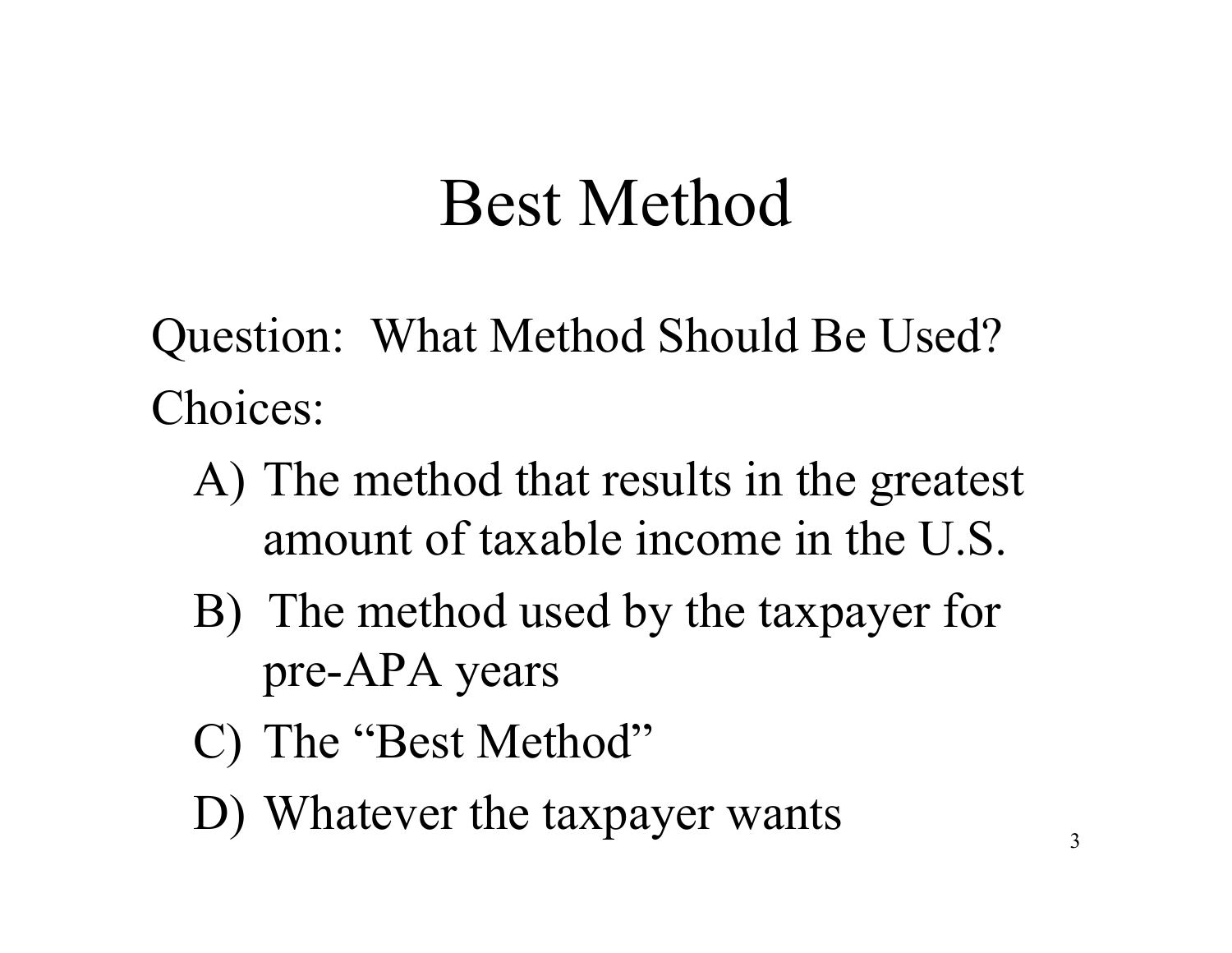#### Question: What Method Should Be Used?

Answer: The "Best Method"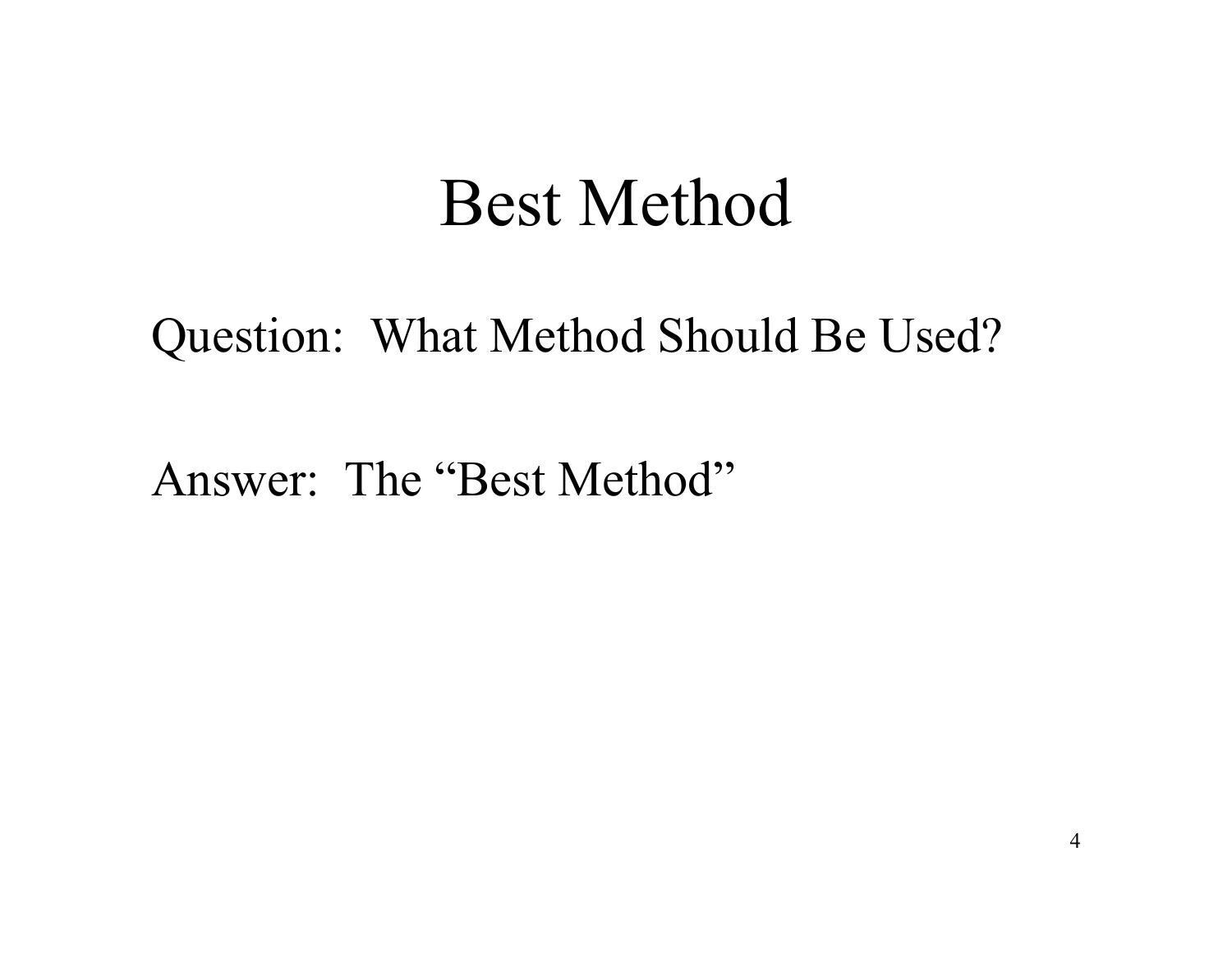- "Best Method"
	- The method that, under the facts and circumstances, provides the most reliable measure of an arm's-length result (1.482-1(c)1)
	- No strict hierarchy
	- –Should result be reasonable?
		- •APA vs. audit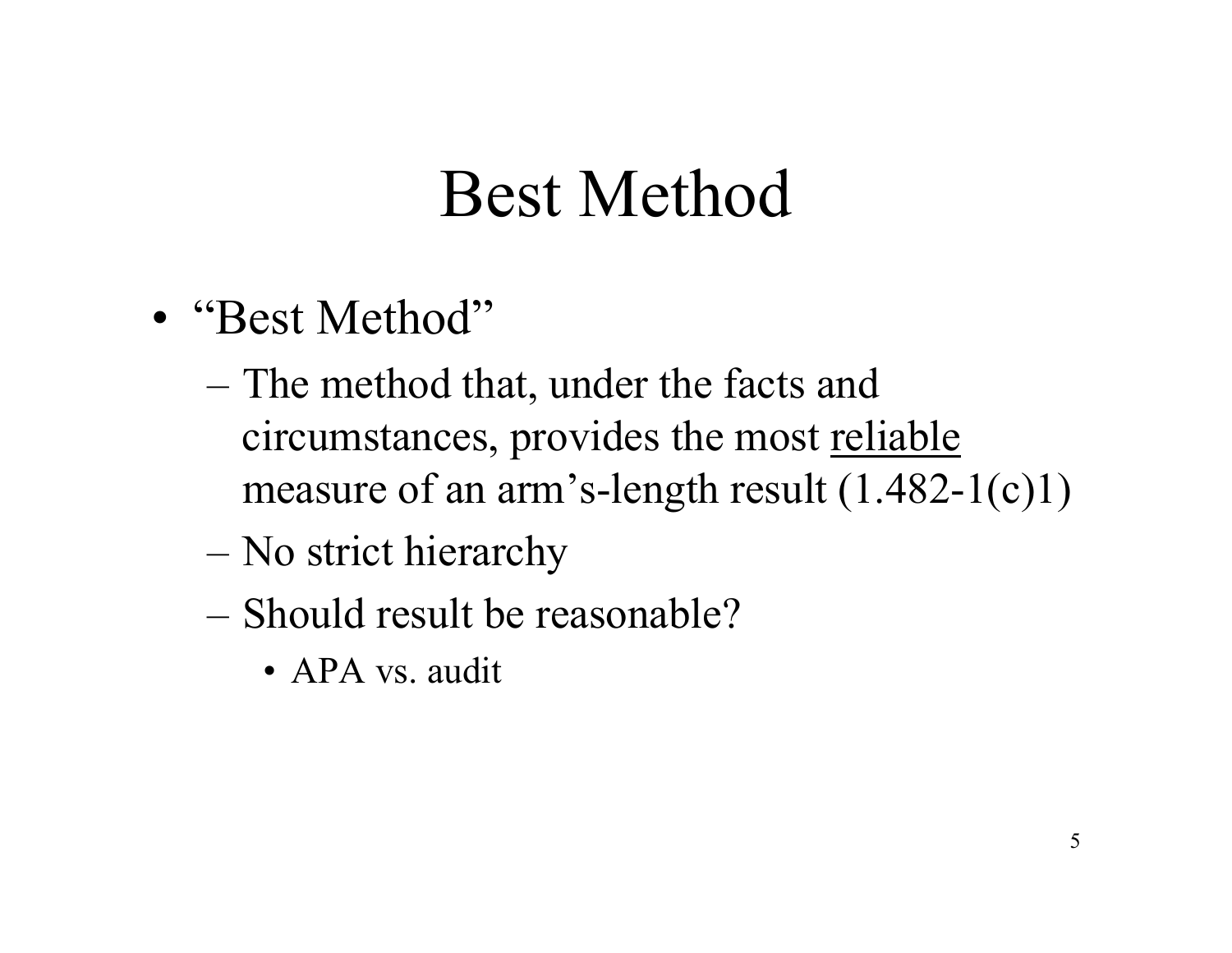- •• Reliability Factors
	- Comparability (e.g., industry, functions, risks, contractual terms, market level)
	- Quality of data
	- Reliability of assumptions
	- Sensitivity of results to deficiencies in the data and assumptions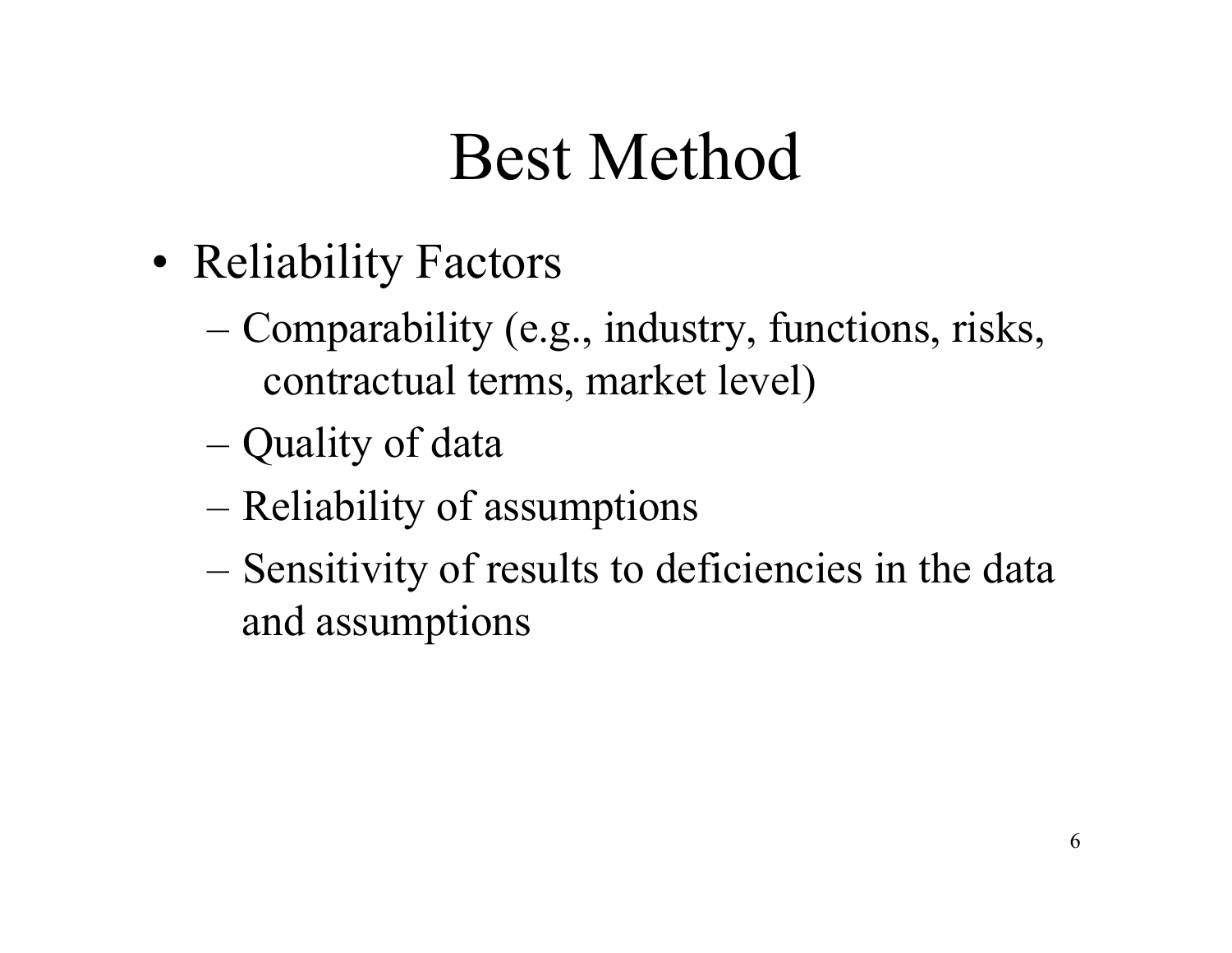- Comparability Factors
	- –Functions
	- –Contractual terms
	- –Risks
	- Economic conditions
	- Property or services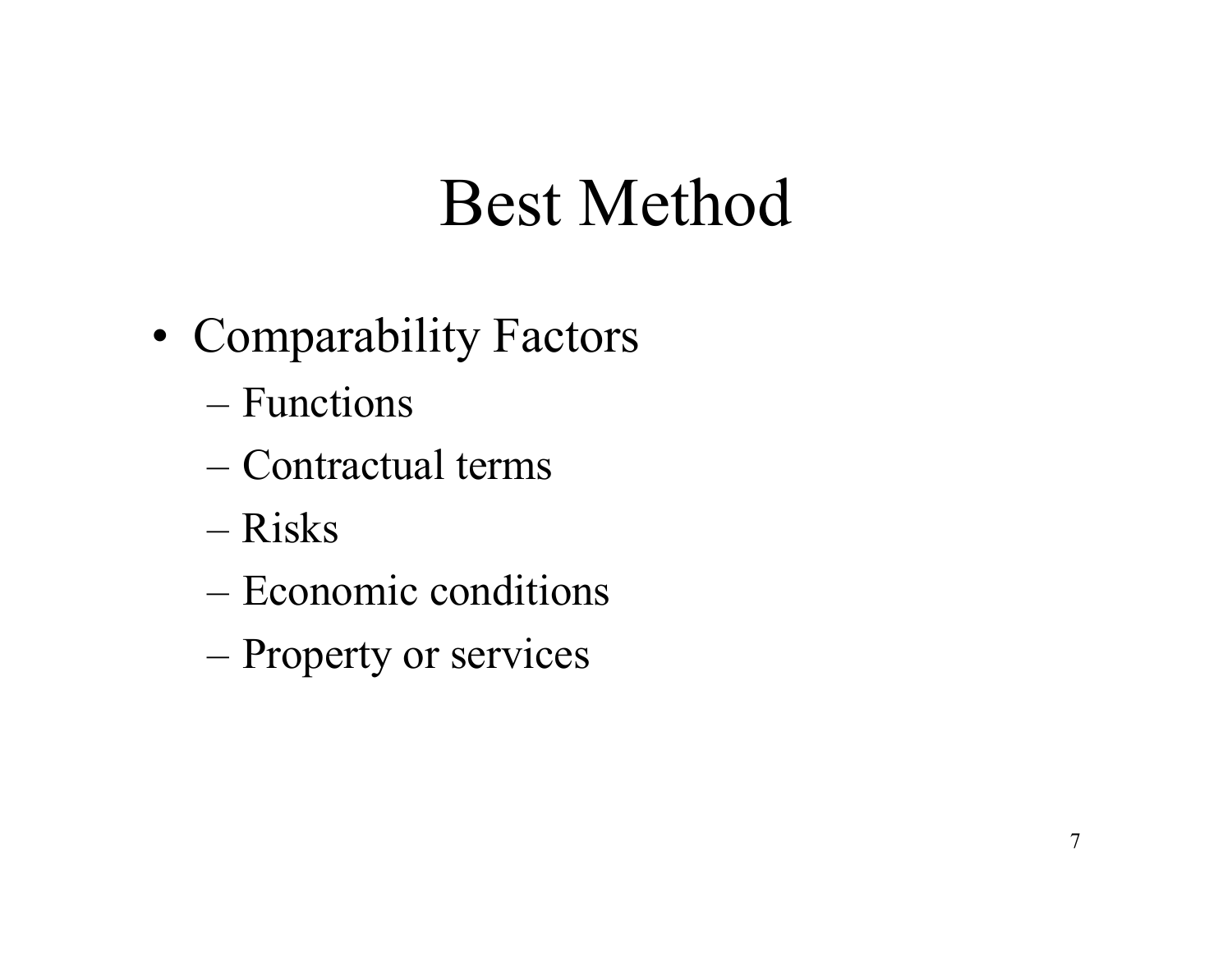- Basic Functions
	- Manufacturing
	- –Distribution
	- Marketing
	- R&D
	- –Procurement
	- –Administrative services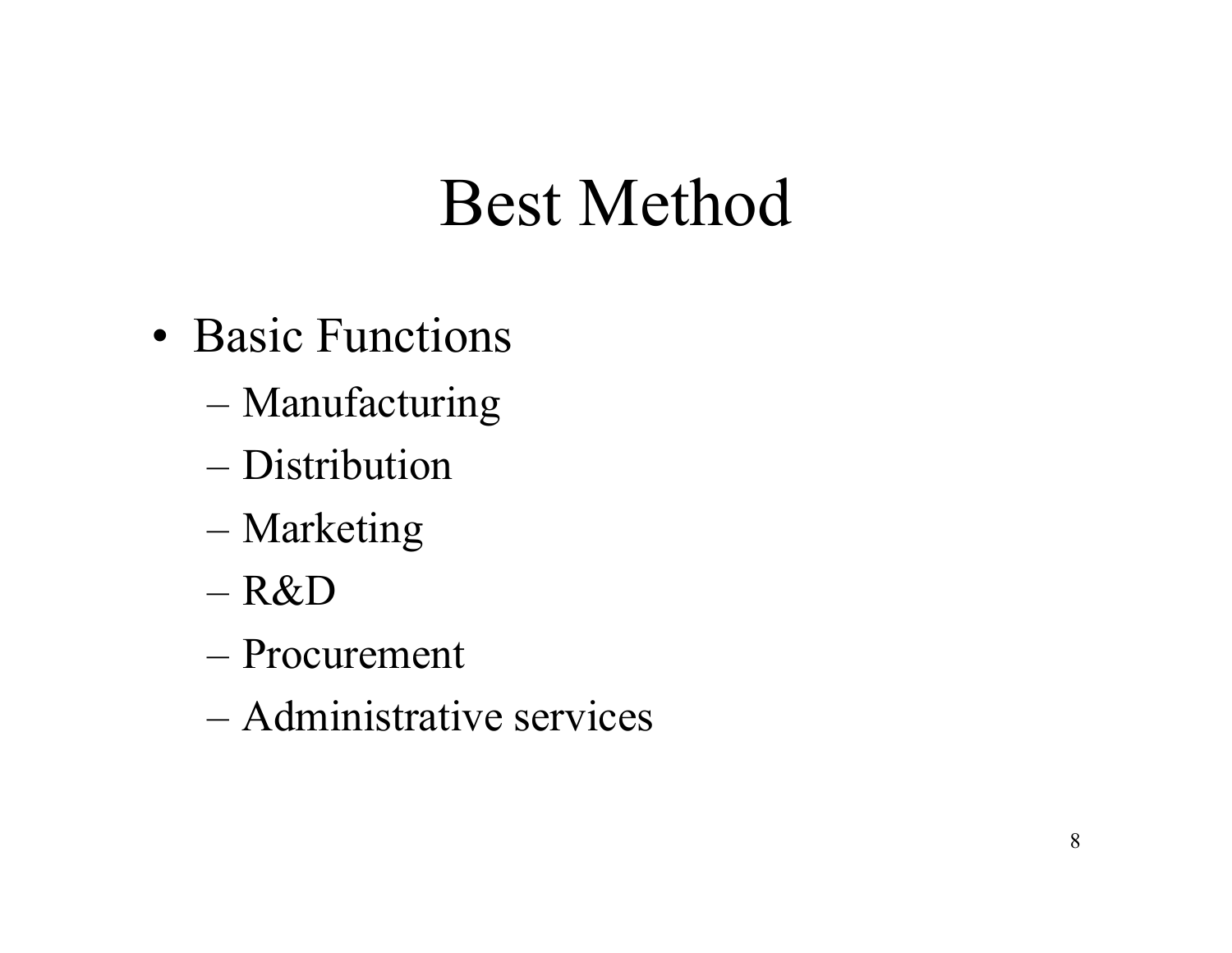- Contractual Terms
	- Respected if consistent with economic substance
	- Authority to impute an agreement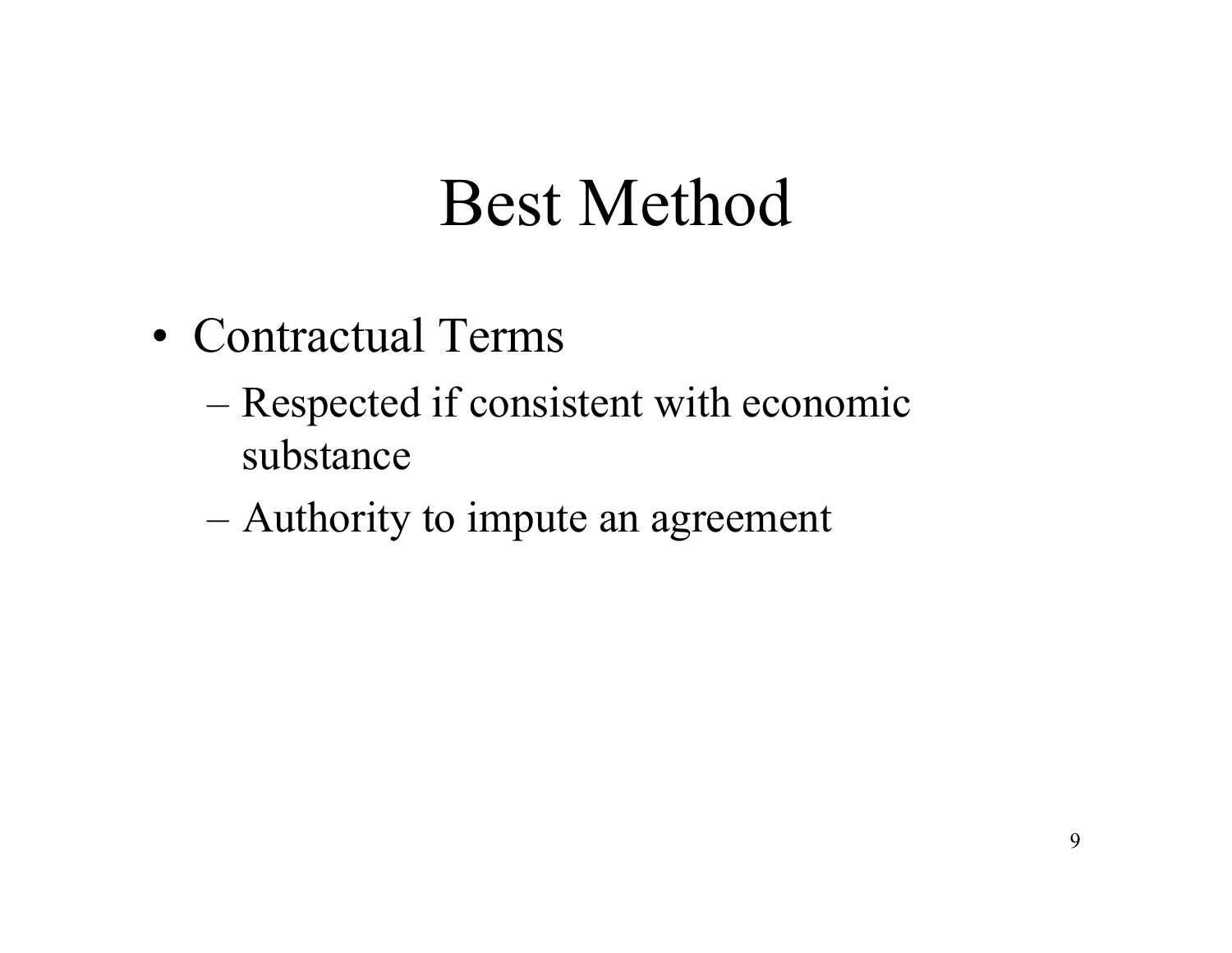## Best Method: Aggregation

- •• Does it provide an advantage compared to setoffs?
- •• Does it provide justification for a "big tent" approach?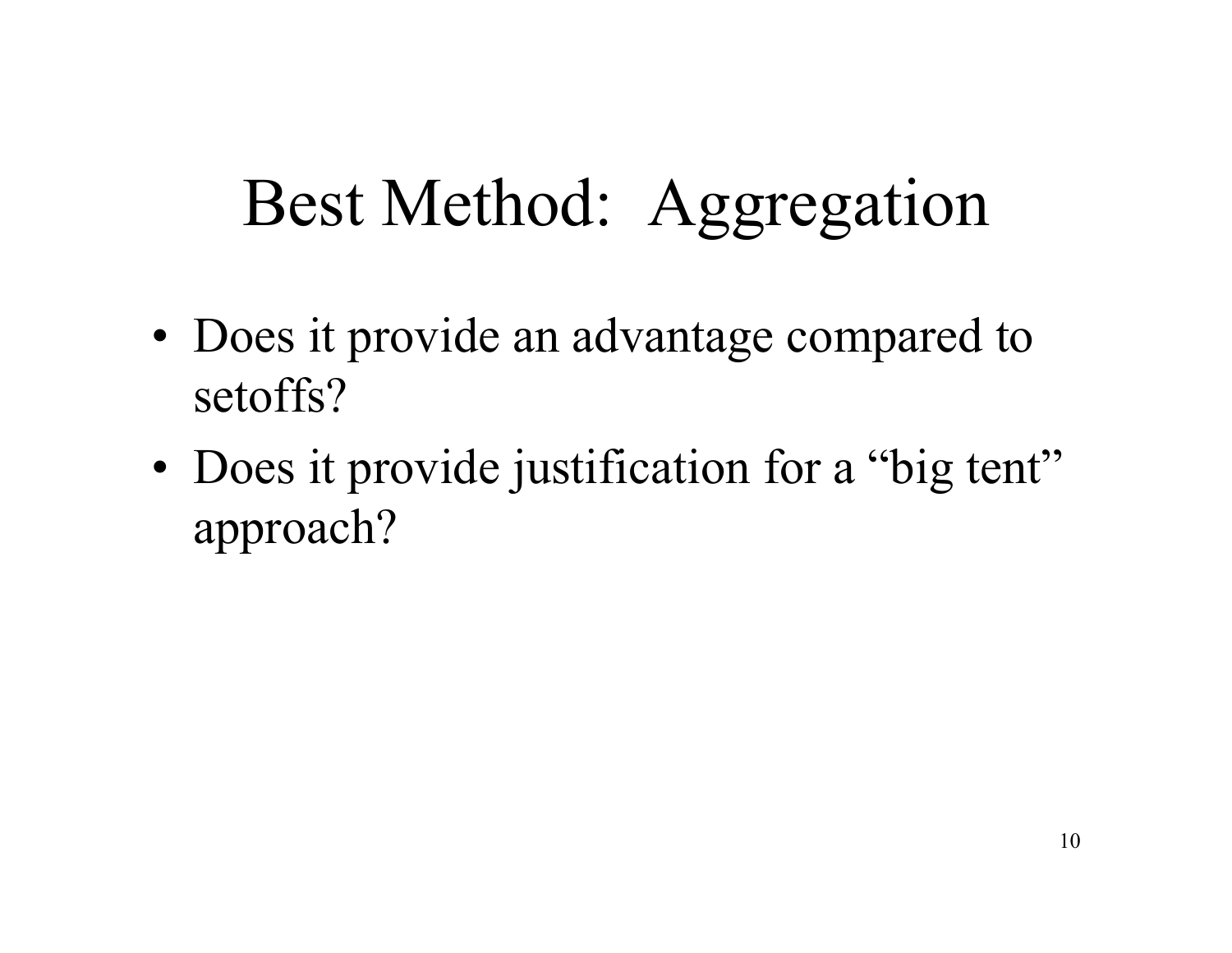# Tangible Property

- Tangible Property
	- $-$  Transactional
		- CUP (1.482-3(b))
		- Resale Price Method (1.482-3(c))
			- Gross margin of a distributor
		- Cost Plus Method (1.482-3(d))
			- Gross margin of a manufacturer
	- –Profit Based
		- CPM (1.482-5)
		- Profit Split (1.482-6)
	- Unspecified Methods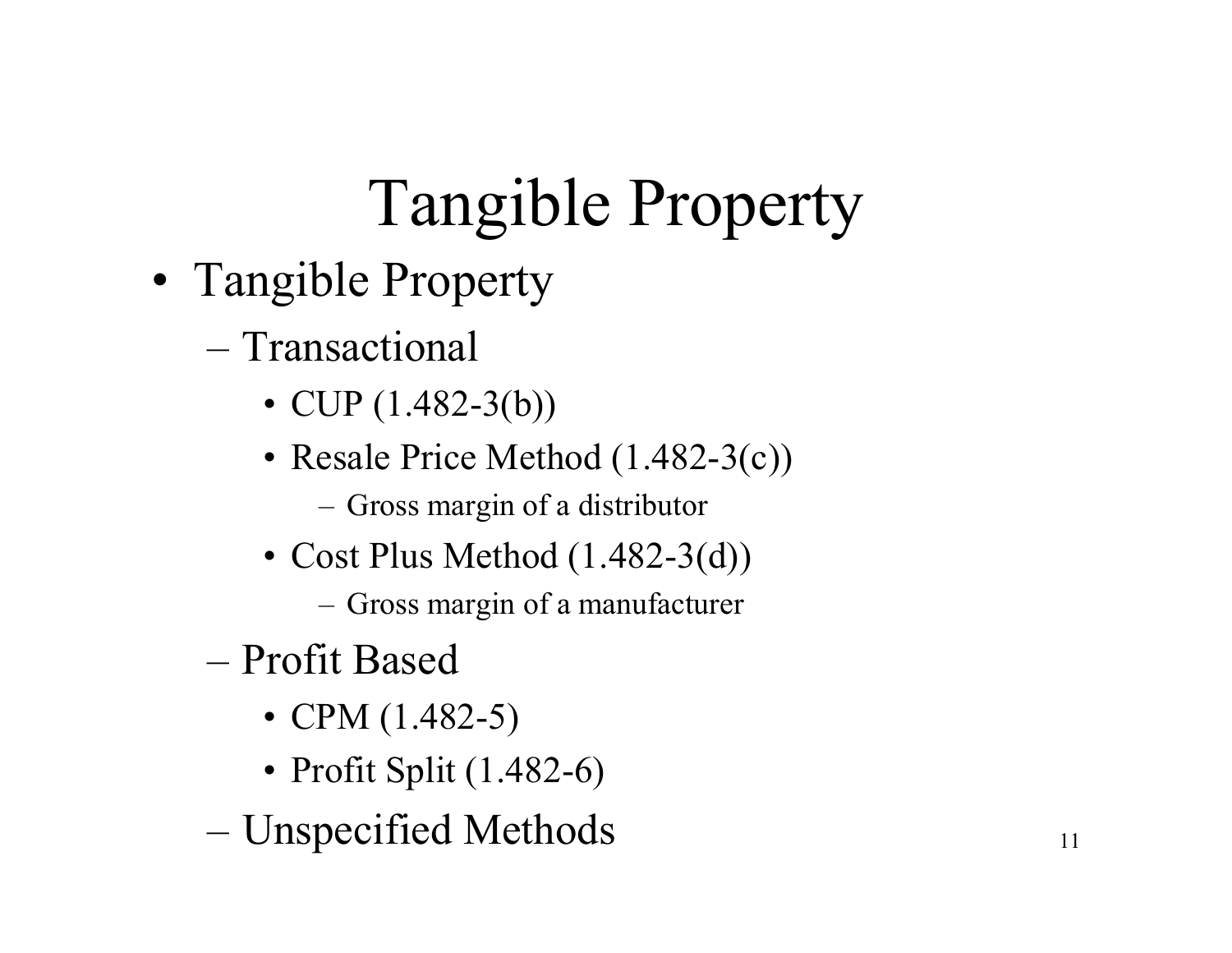# Tangible Property

Transactional Data

- Internal
	- Transactions between taxpayer and 3rd parties
- •External
	- Transactions between two third parties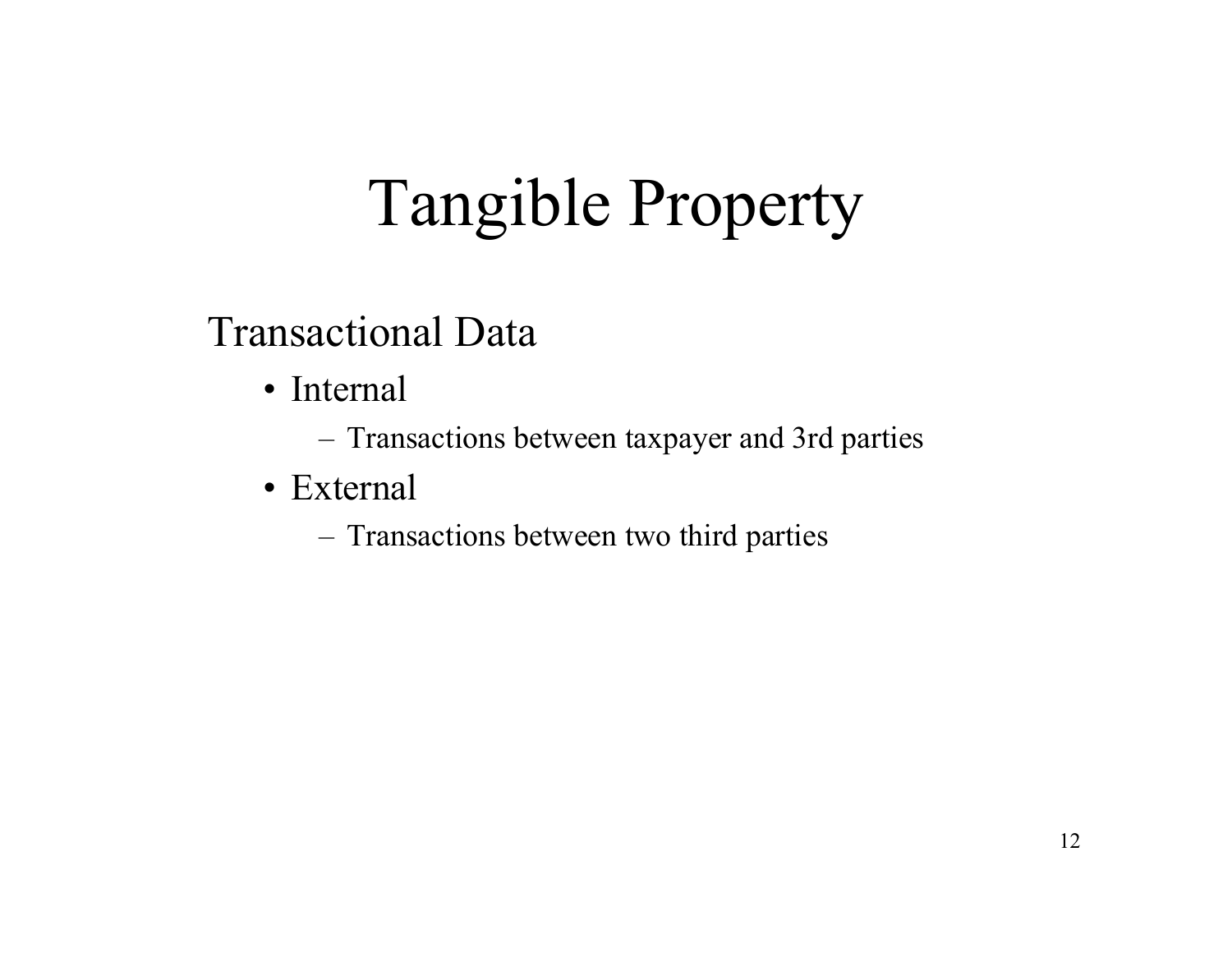# Transfer Pricing Methods

| TPMs for Tangible and Intangible Property (through 1999) |       |  |  |
|----------------------------------------------------------|-------|--|--|
| <b>CUP</b>                                               | $5\%$ |  |  |
| <b>CUT</b>                                               | 6%    |  |  |
| <b>Resale Price</b>                                      | $5\%$ |  |  |
| <b>Cost Plus</b>                                         | 5%    |  |  |
| <b>CPM</b>                                               | 59%   |  |  |
| Comparable Profit Split                                  | $1\%$ |  |  |
| <b>Residual Profit Split</b>                             | 7%    |  |  |
| Other Profit Split                                       | 5%    |  |  |
| Agreed royalty (fixed rate)                              | $4\%$ |  |  |
| Sliding royalty (based on OM or R&D)                     | $2\%$ |  |  |
| Other                                                    | 3%    |  |  |
| Total                                                    | 100%  |  |  |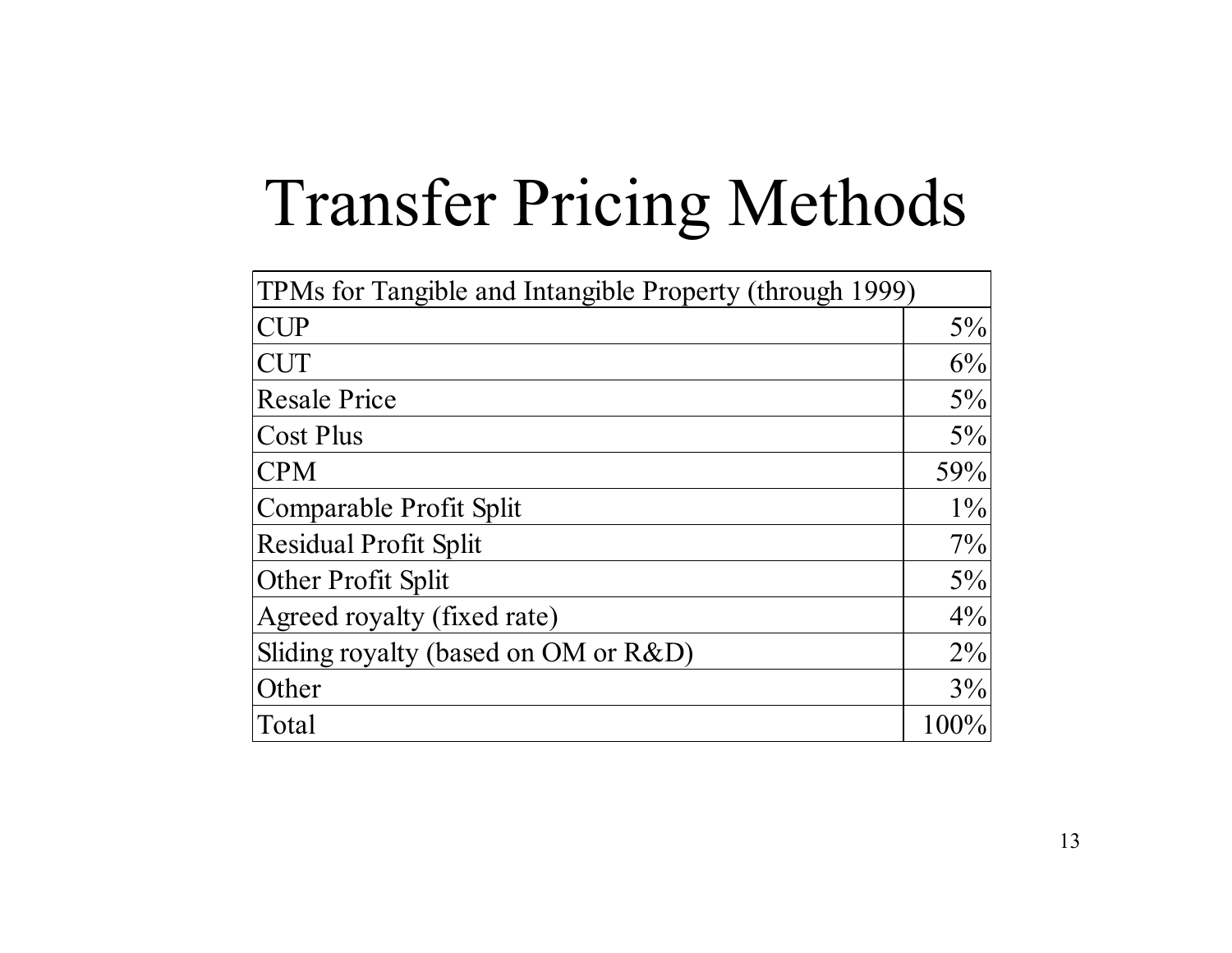# Tangible Property

- CUP
	- High degree of comparability required  $(1.482-3(b)(2)(ii))$
	- If such comparability achieved then ordinarily the most reliable method
	- May be more difficult to apply prospectively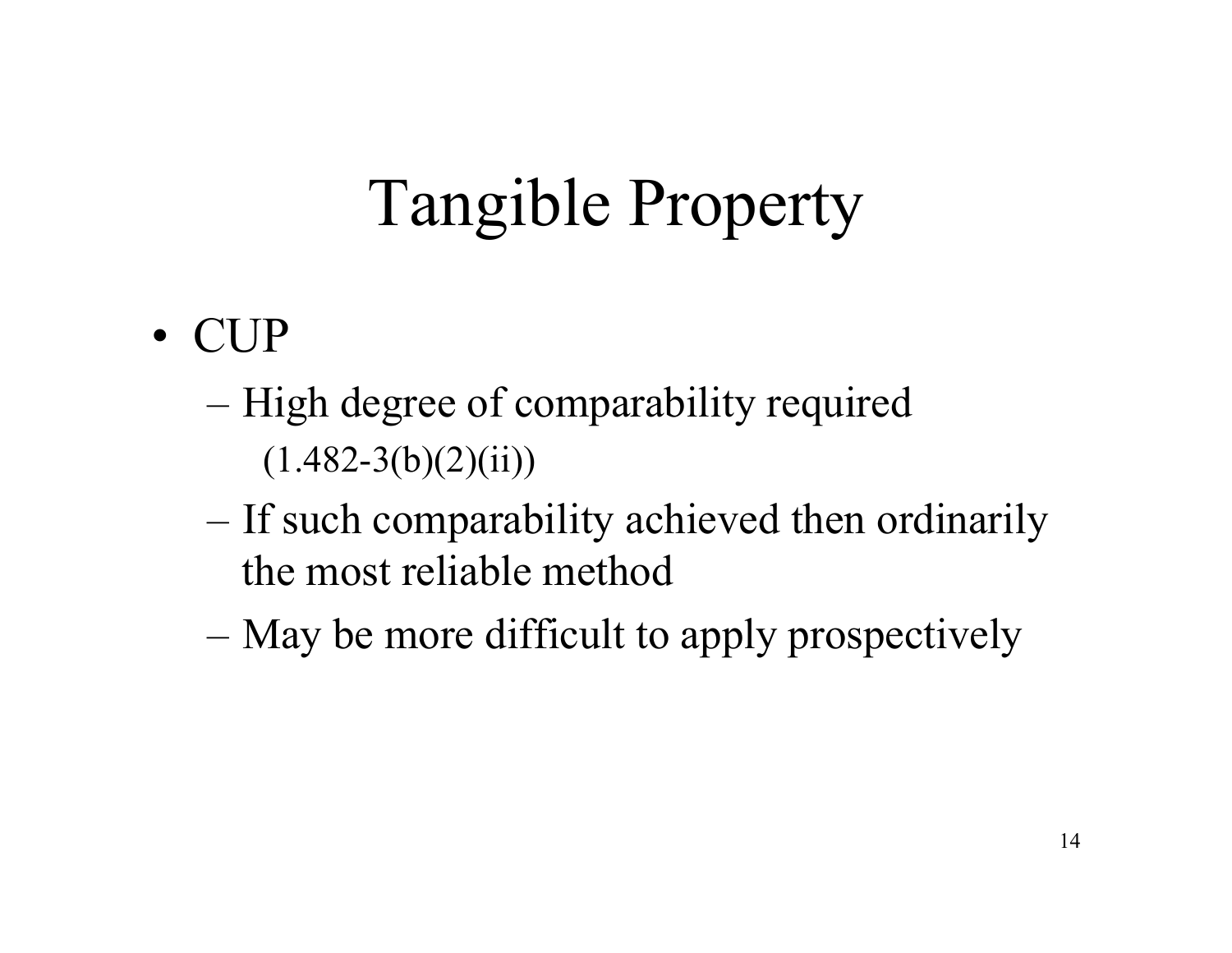# Tangible Property

- CPM
	- Focused on operating profit of tested party
	- Most frequently used method
		- Comparability standards lower
		- Data readily available
		- Easy to apply prospectively
	- What do our treaty partners think?
		- Modified resale price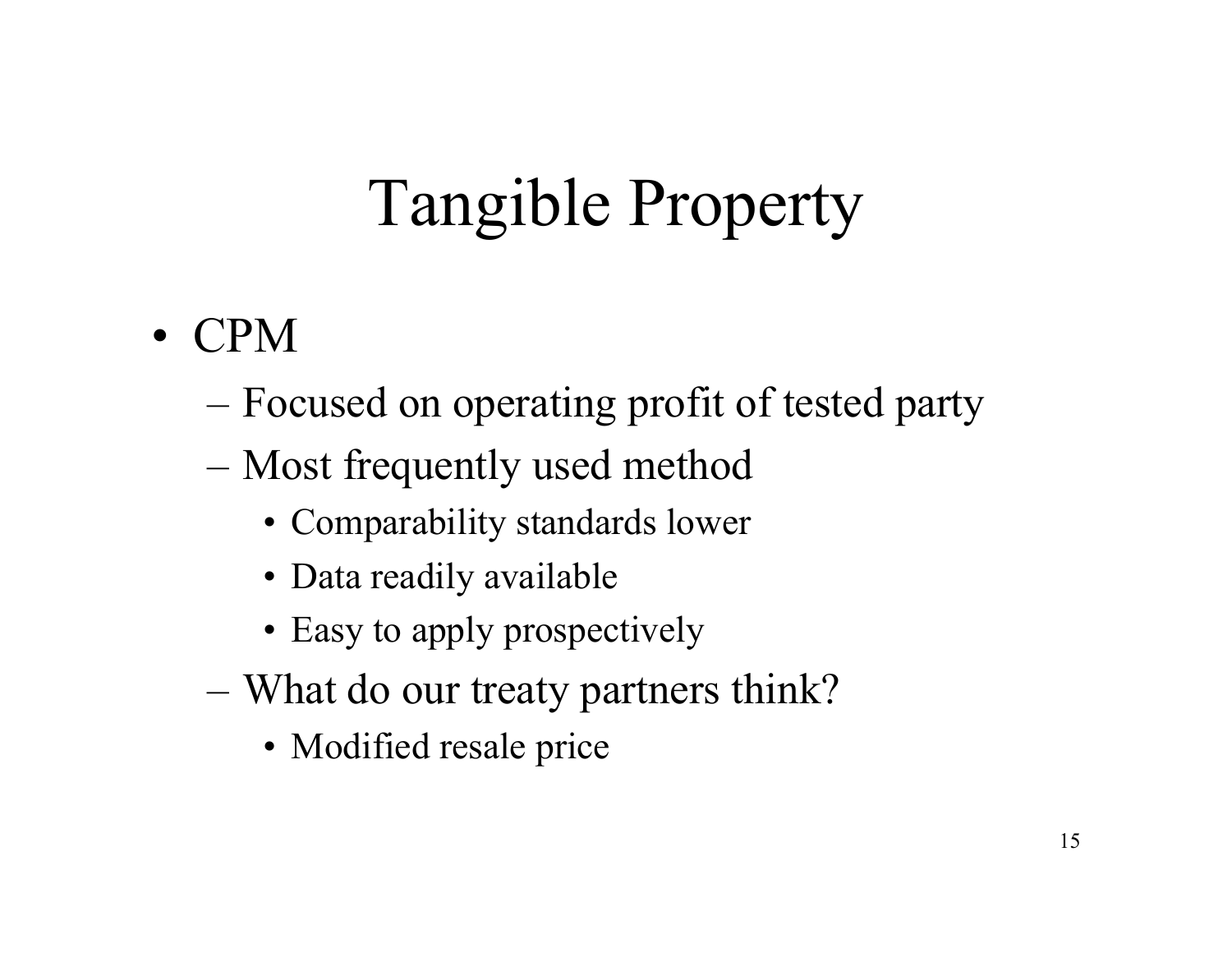- Elements of the CPM
	- –Tested Party
	- –Comparables
	- – Profit level indicator ("PLI")
		- Return on capital employed (AKA return on assets)
		- Operating margin
			- Cost plus
			- OM = CP / (1+CP); CP=OM / (1-OM)
		- Berry ratio
			- Cost plus on operating expenses
	- –Adjustments
	- –Multiple year analysis
	- –- Interquartile range
	- –Testing
	- –Calculation of 482 adjustment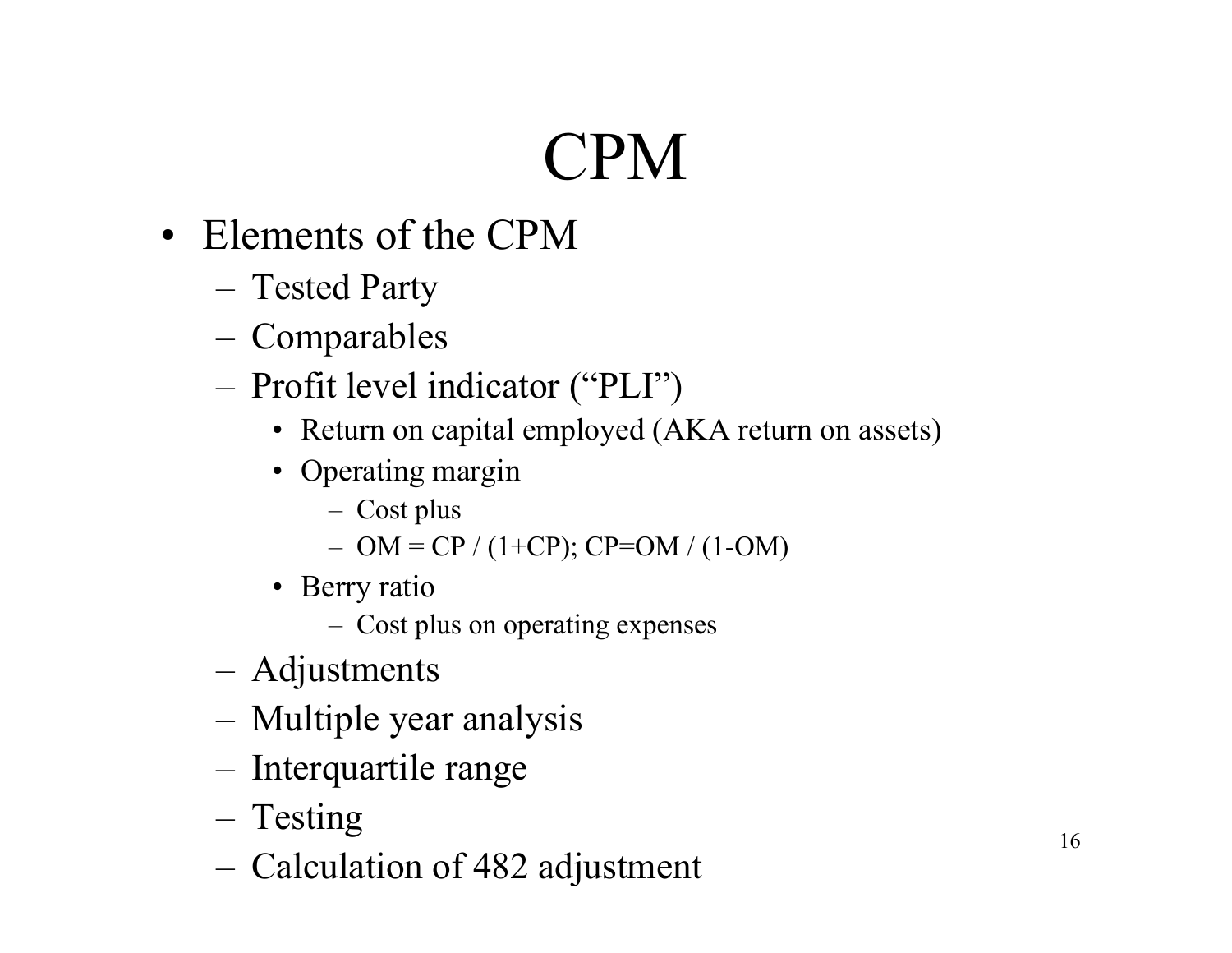- Tested Party
	- –Least complex party
	- –Does not own value intangibles
	- –– Not the primary risk taker
		- Allocation of risk considerations
			- Conduct over time
			- Financial capacity
			- Managerial or operational control
	- – $-$  Beware of tested party data
		- Allocations
		- Double dipping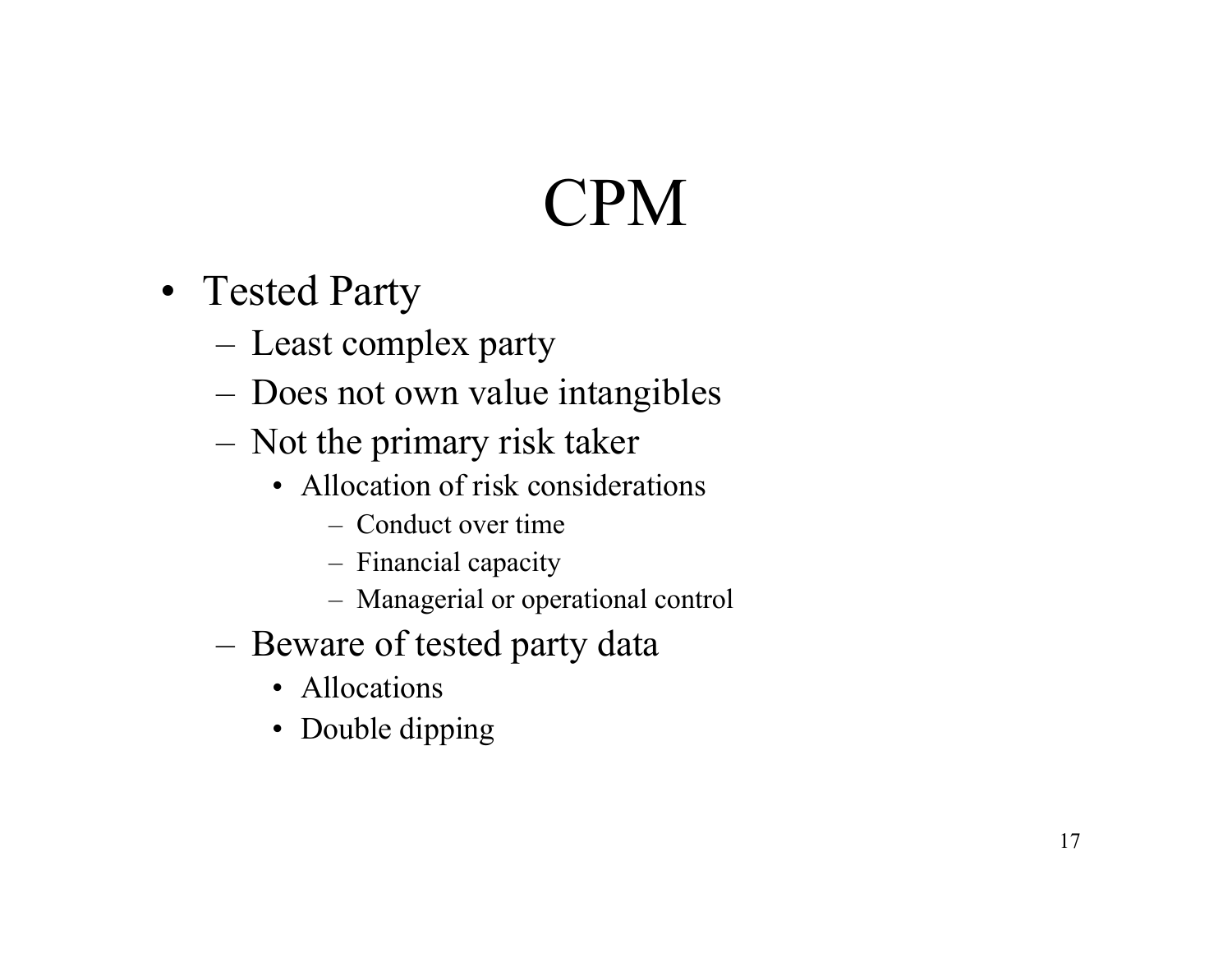- PLIs:
	- – Ratios that measure relationships between profits and costs incurred or resources employed.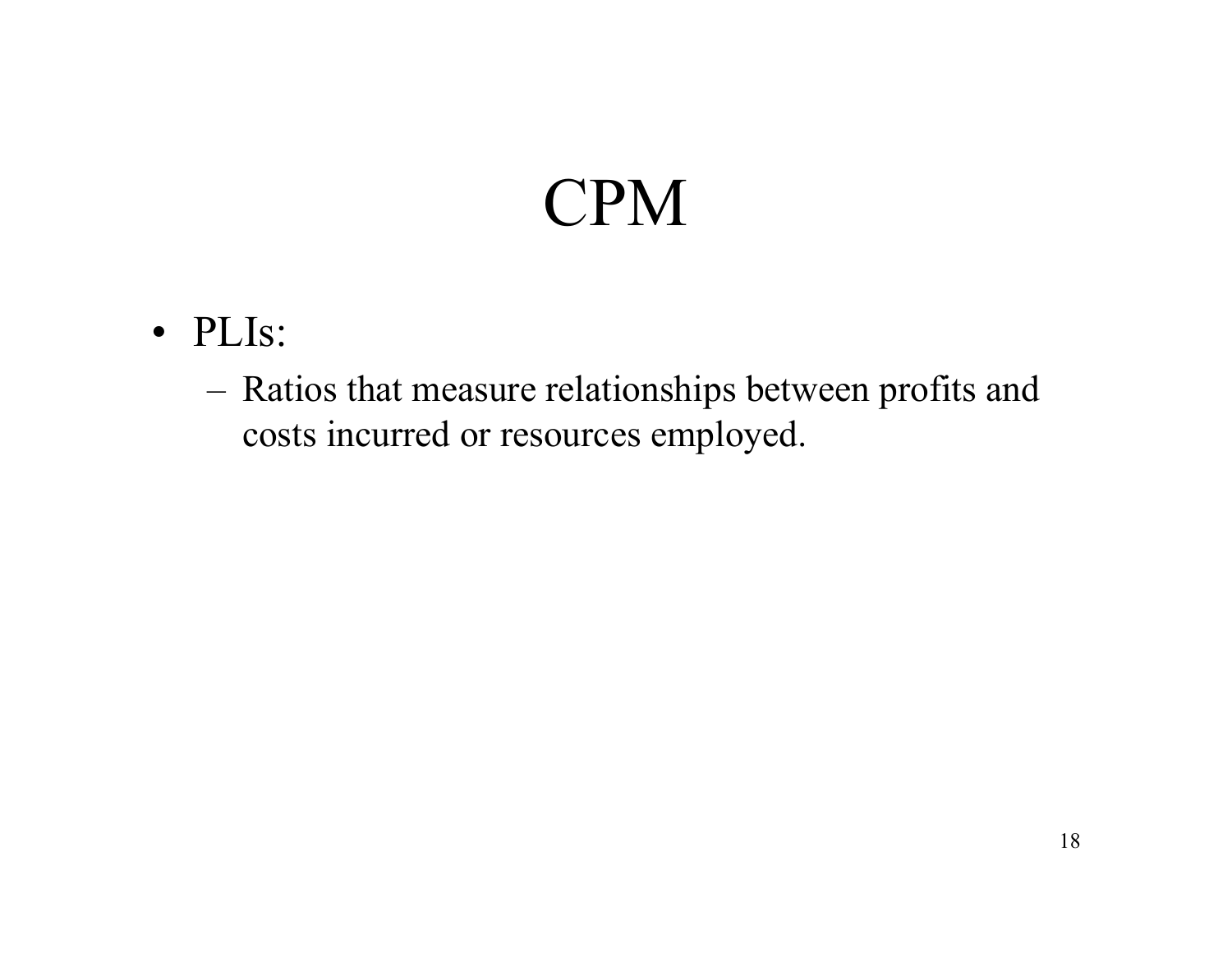• PLIs: Theoretical Considerations

– ROA and variants are standard measurement tools of financial performance

Operating Margin is a component of ROA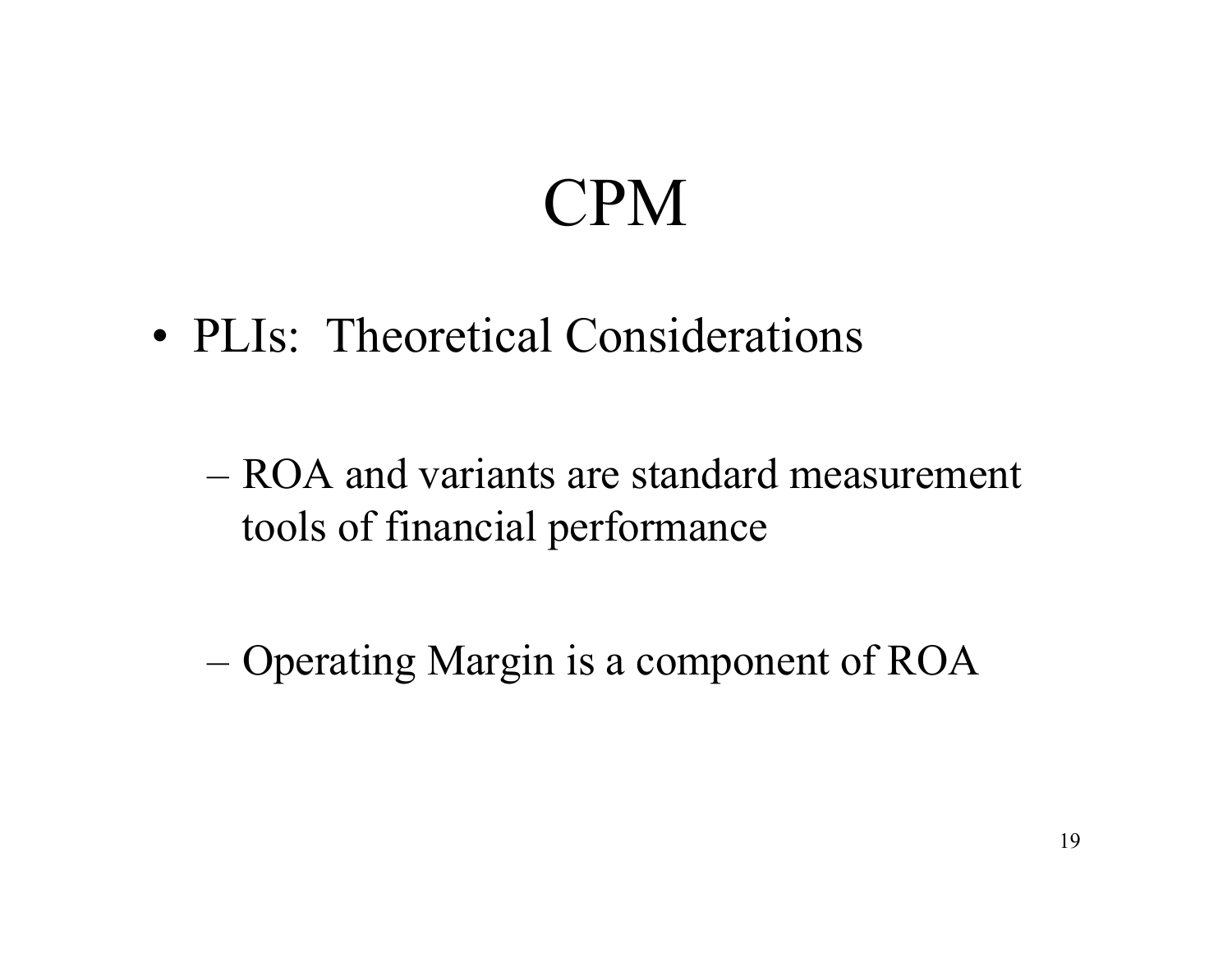| Profit Margin                  | $\mathbf{X}$ | <b>Asset Turnover</b>                       |                 | <b>Return on Assets</b>               |
|--------------------------------|--------------|---------------------------------------------|-----------------|---------------------------------------|
| Op. Profit<br><b>Net Sales</b> | $\mathbf{X}$ | <b>Net Sales</b><br><b>Operating Assets</b> |                 | <b>Operating Profit</b><br>Op. Assets |
| <b>Examples</b>                |              |                                             |                 |                                       |
| Mfg.                           |              |                                             |                 |                                       |
| 6%                             | $\mathbf{X}$ | 1x                                          | $\!\!\!=\!\!\!$ | $6\%$                                 |
| Dist.                          |              |                                             |                 |                                       |
| $2\%$                          | X            | 3x                                          |                 | 6%                                    |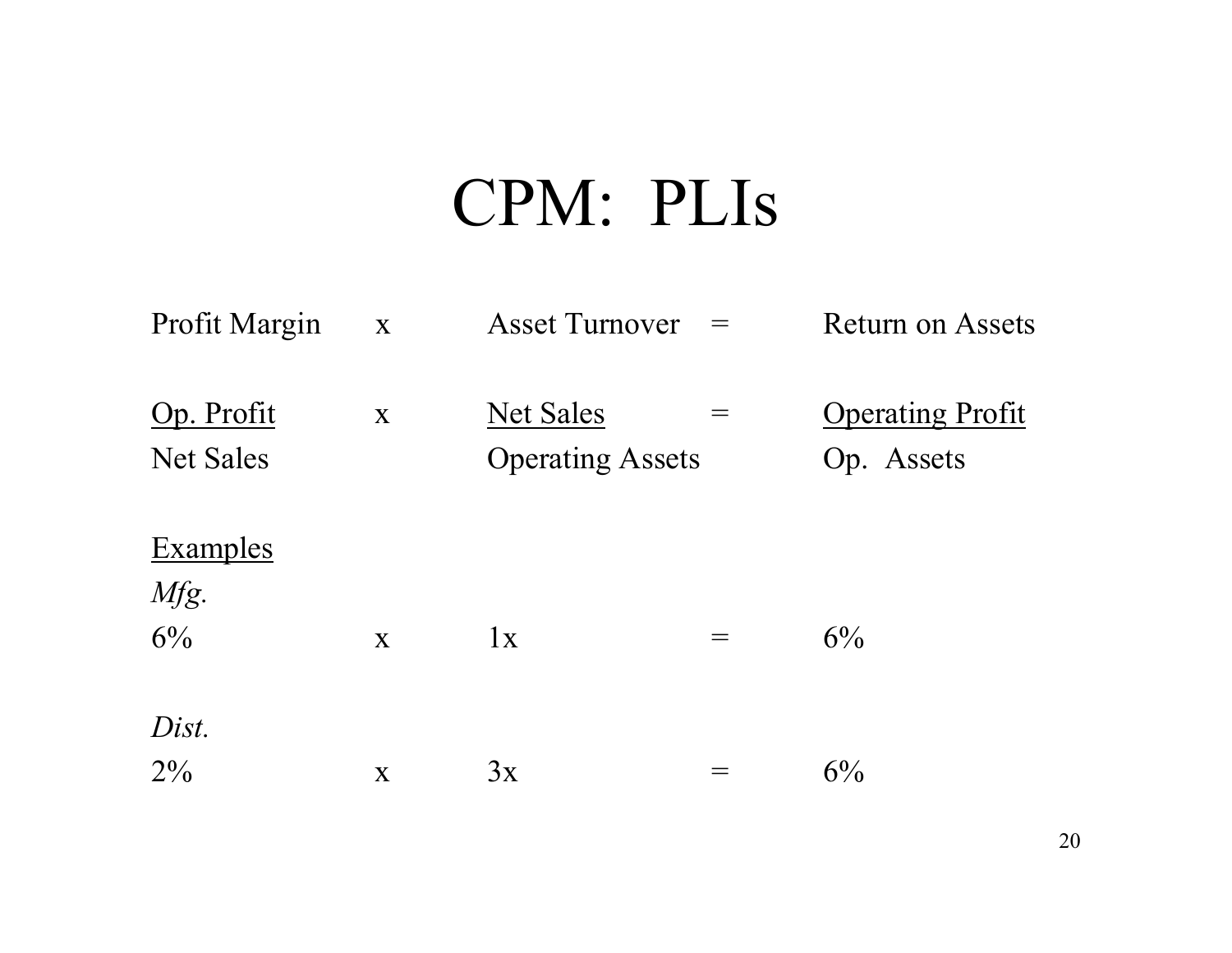PLIs: Theoretical Considerations

Operating margins are meaningful for firms with similar levels of:

- Working capital as a percent of sales;
- Fixed assets as a percent of sales;
- Intangible assets as a percent of sales;
- Risk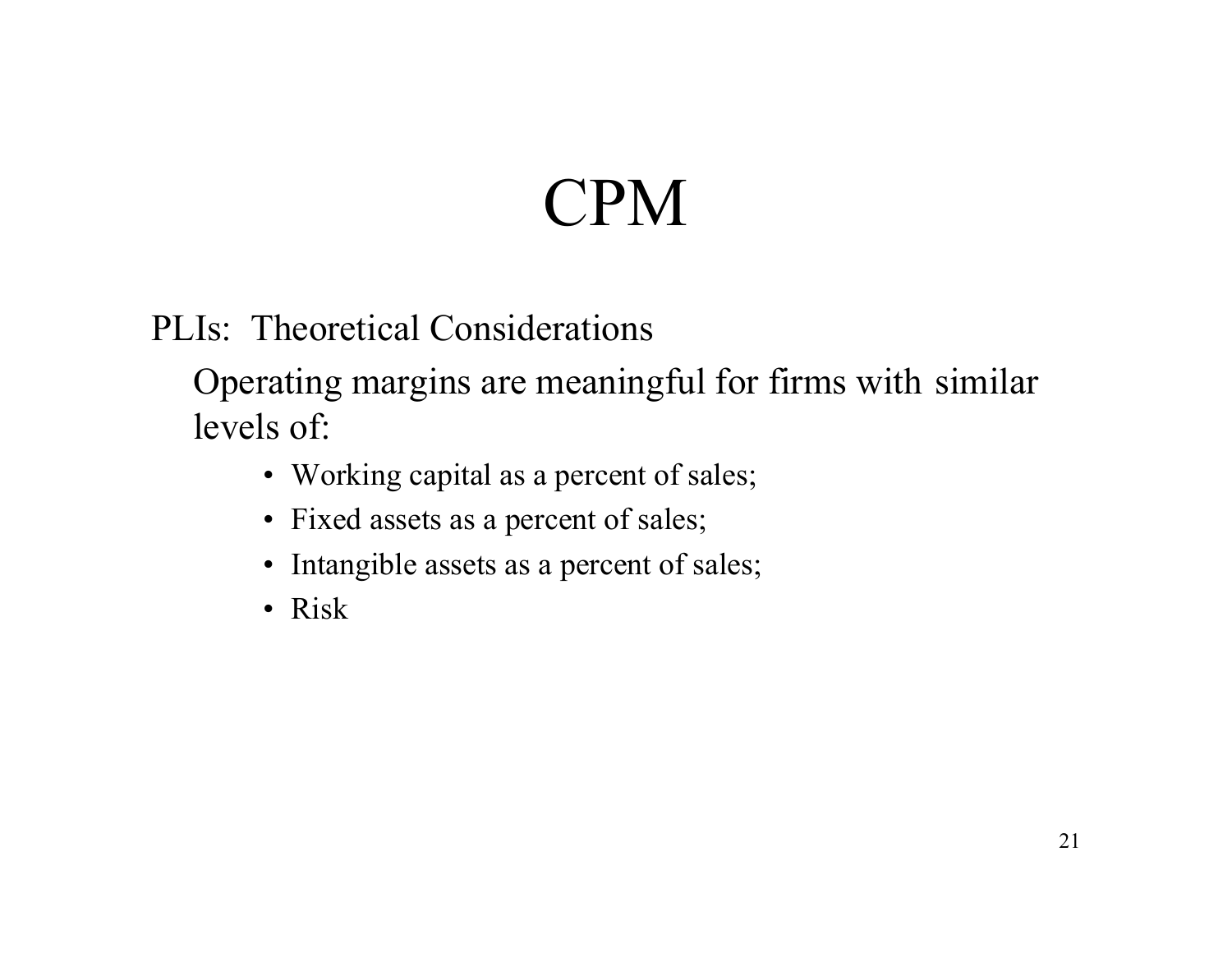- Limitations to ROA
	- Not all assets are booked
		- Intangibles, human capital, advertising
	- Not all assets have the same risk
	- Measurement Problems
		- Age of assets
		- Owned vs. leased assets
		- (Denominator of OM (i.e., sales) does not have serious measurement problems)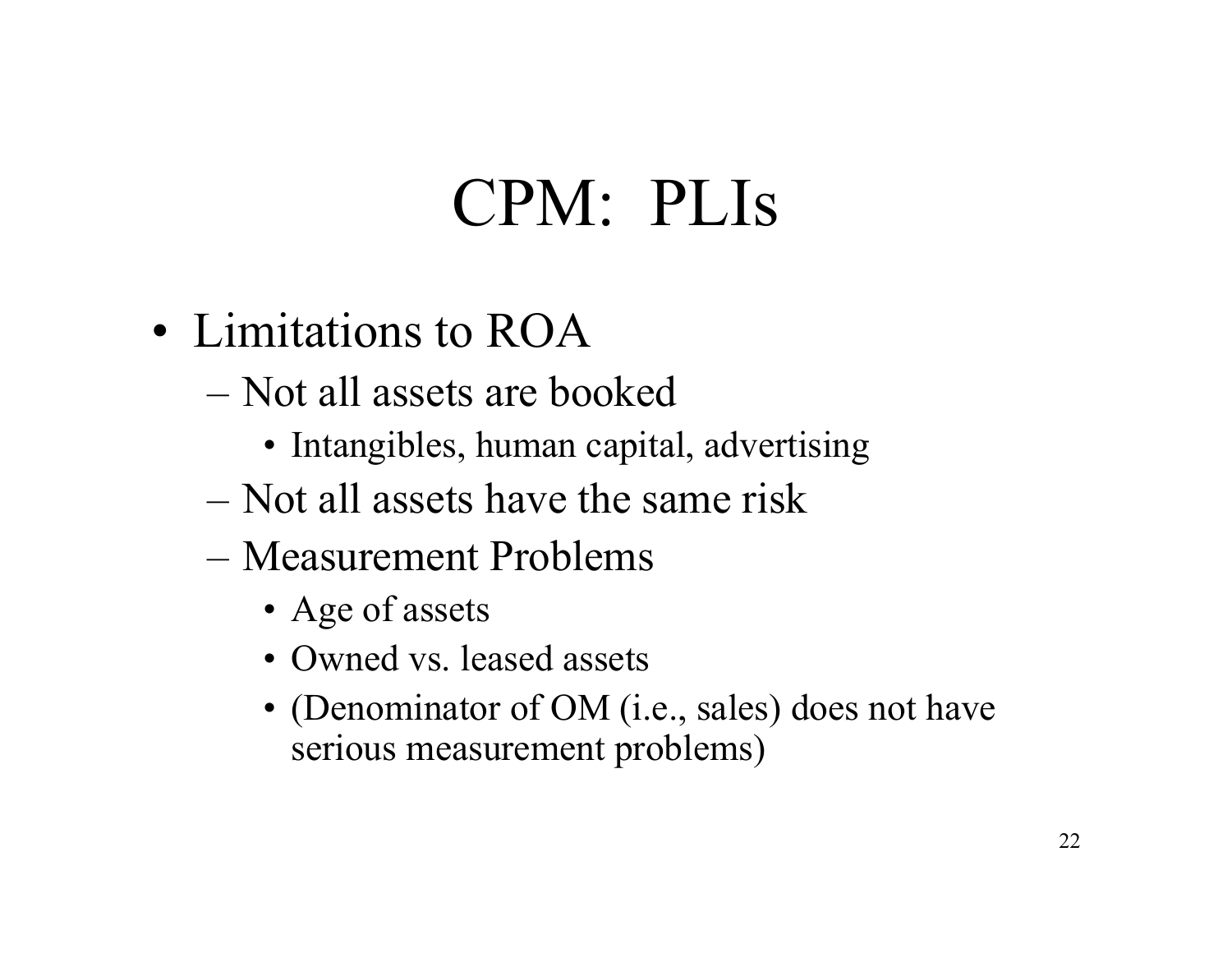- Limitations to ROA (cont.)
	- Increased assets implies increased profits
		- Unplanned inventory build up
	- OM directionally correct (generally)
		- Increased sales implies increased profits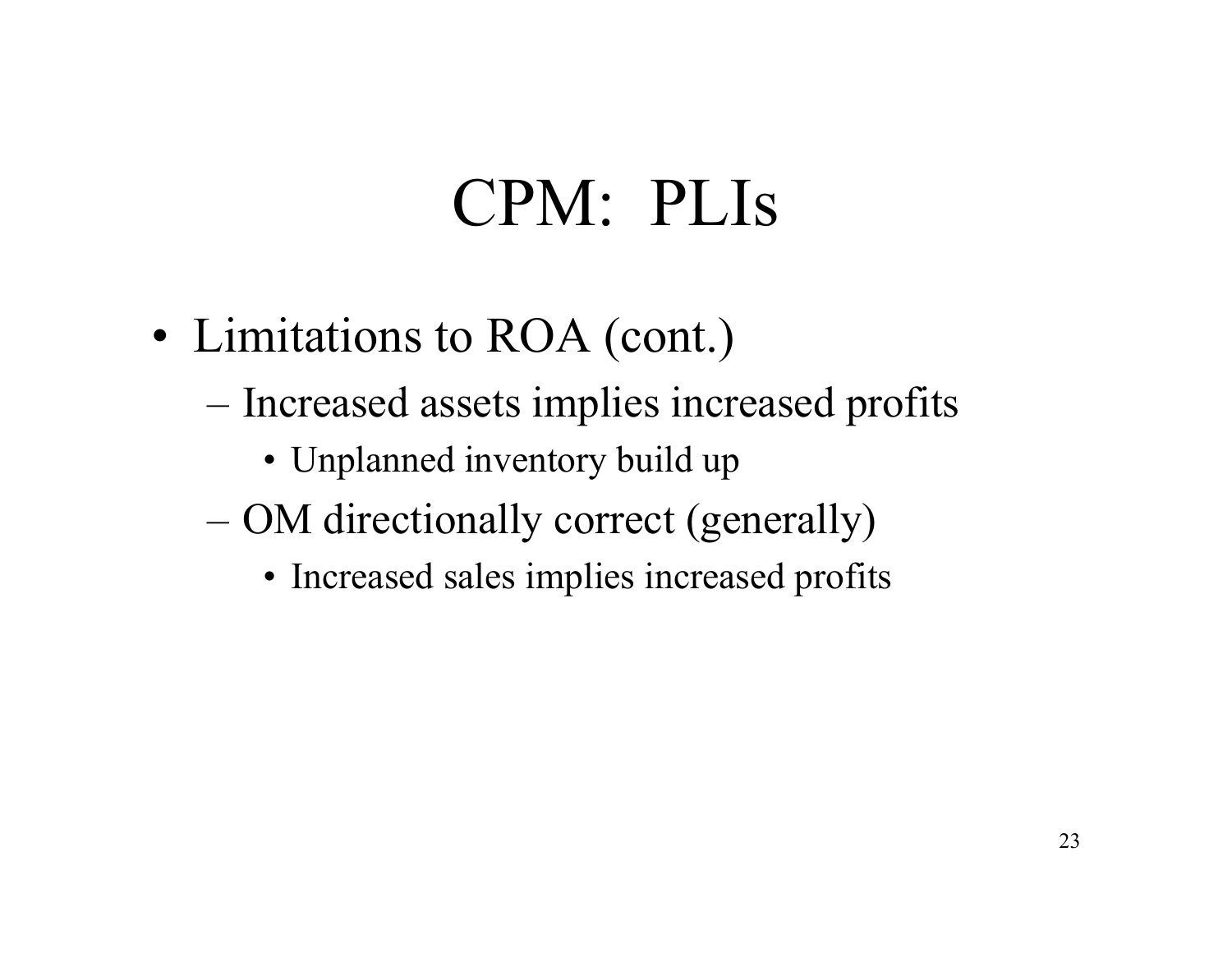- • Return on Capital Employed
	- – Reliability increased when:
		- Operating assets play a greater role in generating operating profits
		- Composition of assets of tested party is similar to that of the comparables
		- Don't have difficulty in properly valuing operating assets
- Financial Ratios (Berry Ratio, Operating Margin)
	- Less reliable when there are functional differences
	- – For BR need to consider the extent to which composition of operating expenses of tested party is similar to that of the comparables
	- *For BR should SG&A/Sales matter?*
	- –*For BR need to address classification issues*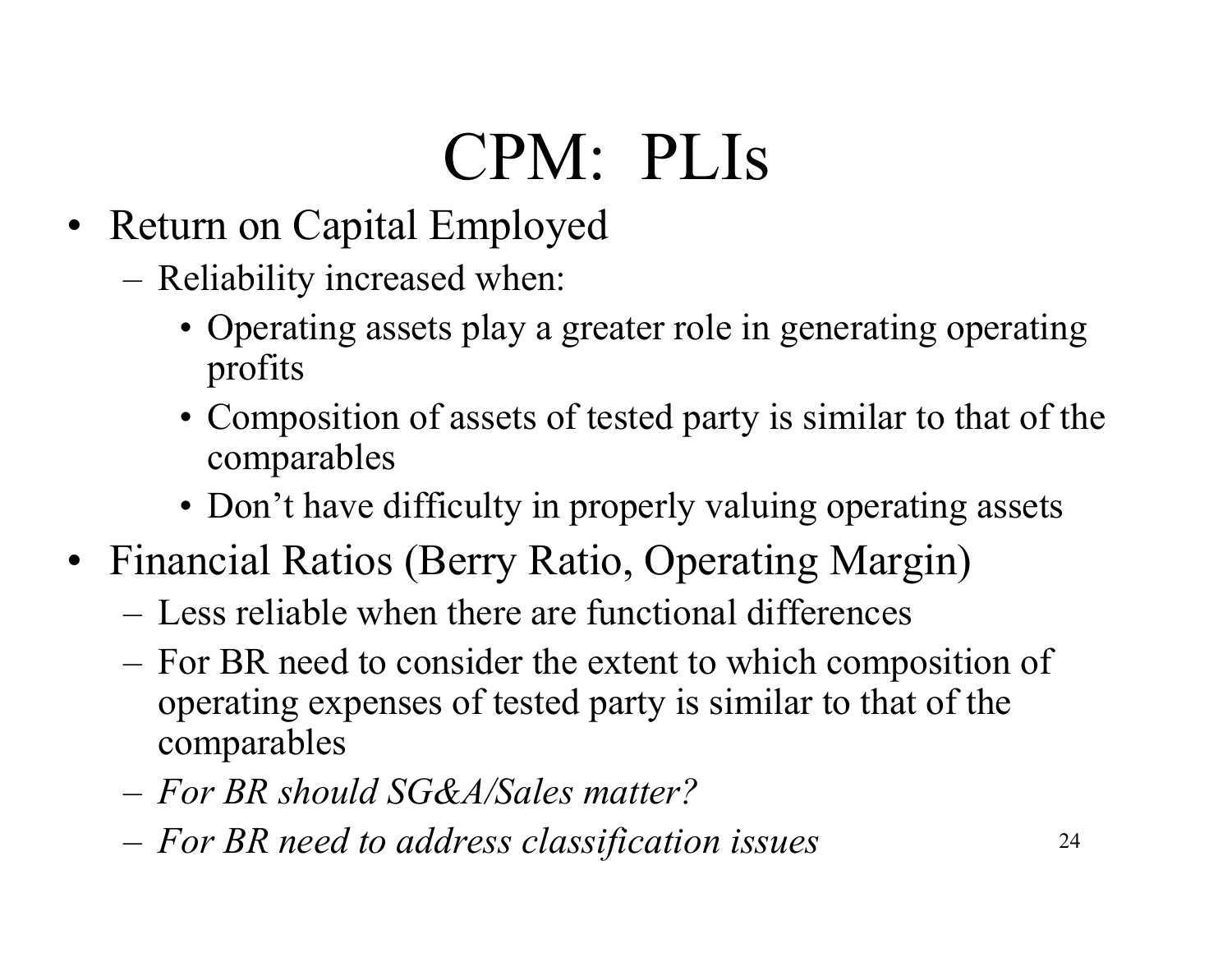- Return on Capital Employed
	- – When does a taxpayer's operating assets play a greater role in generating operating profit? Greater than what?
	- Evaluating composition of assets
- Financial Ratios
	- Closer functional comparability required (how close?)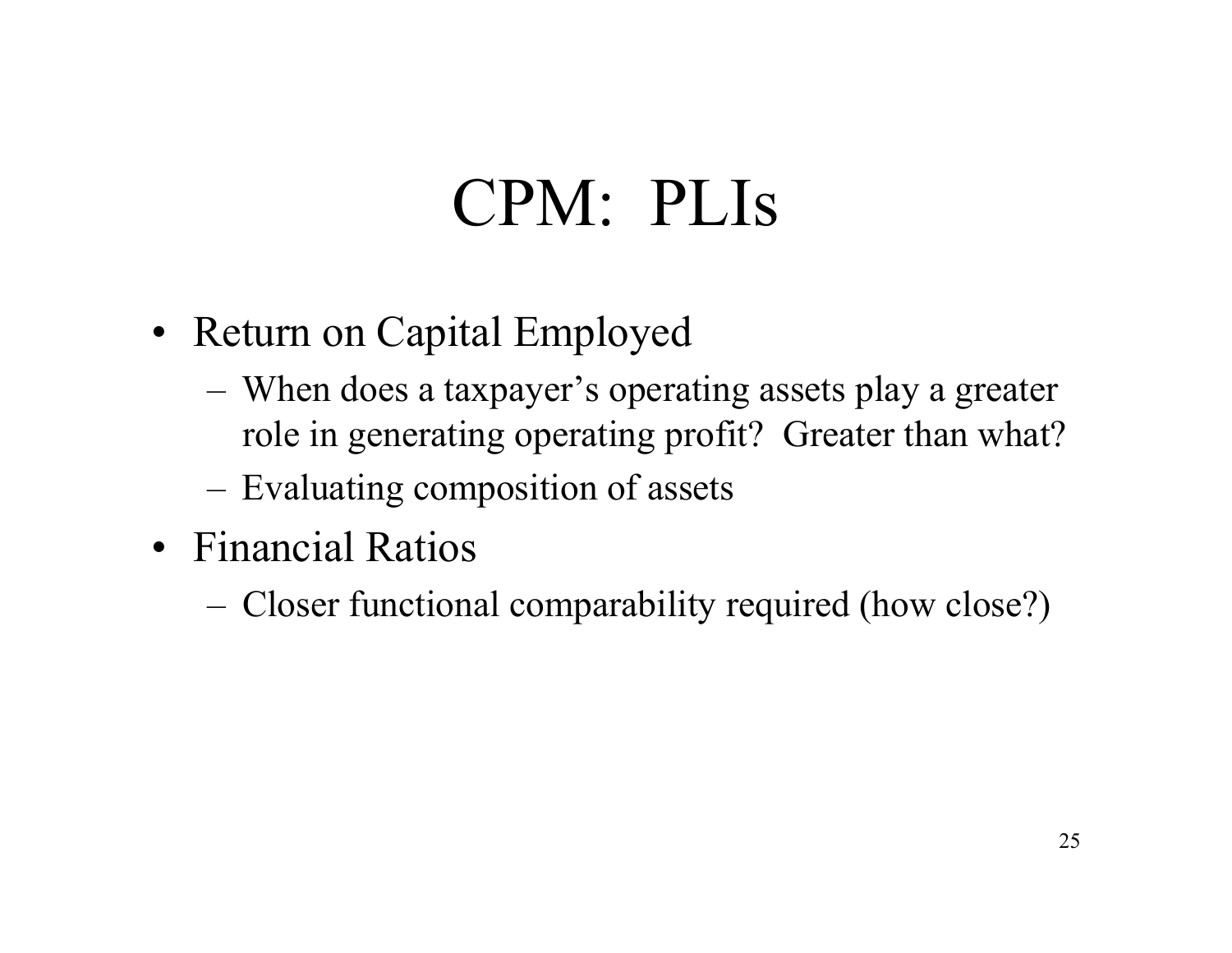- Tested Party vs. Comparables
	- Operating Expense / Sales
		- Inefficiency vs. more functions
- Number of Comparables
- Manipulation of Intercompany Assets Do intangibles vary in proportion to assets?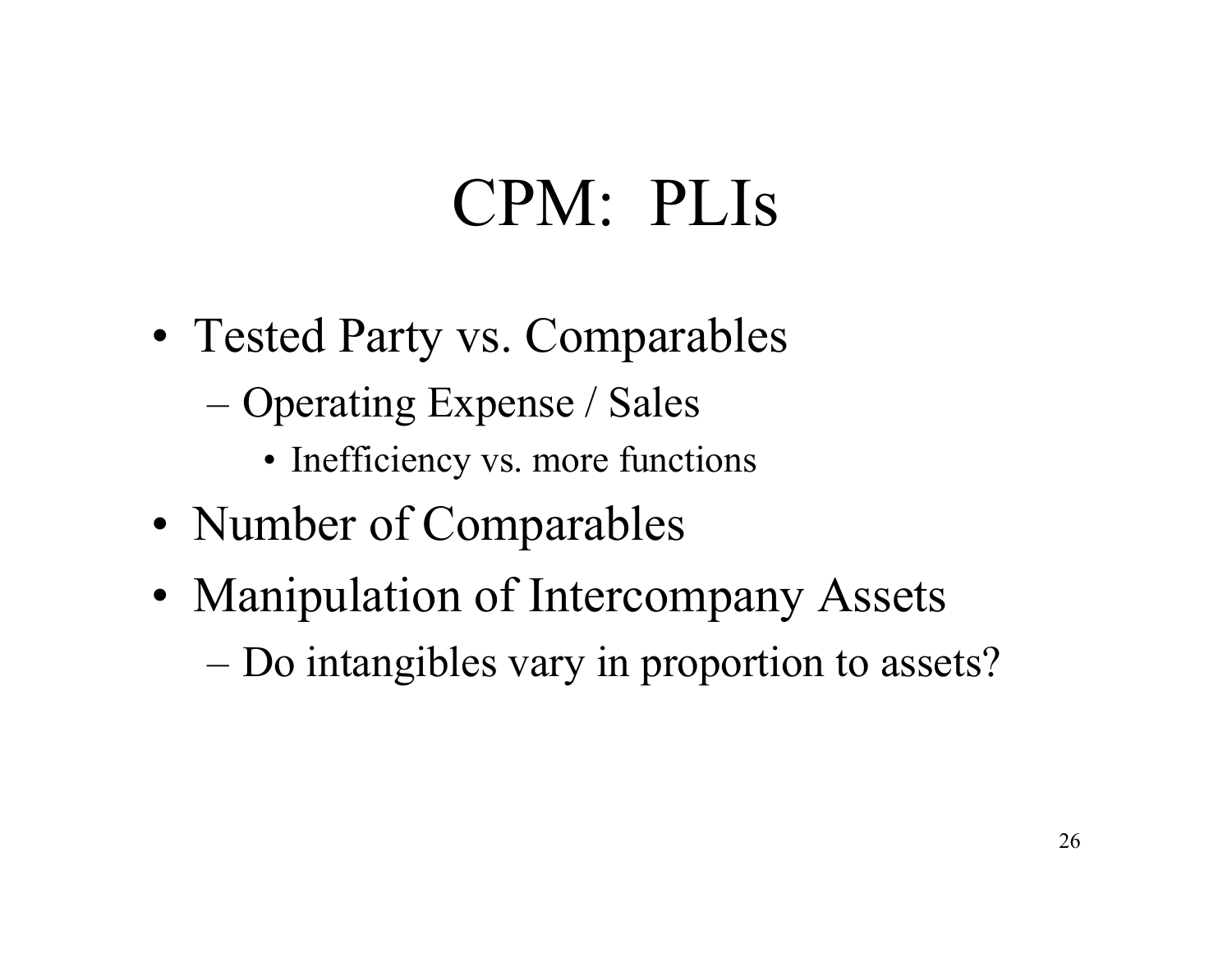|                     | Comp <sub>1</sub> | Comp 2  | TP       |
|---------------------|-------------------|---------|----------|
| <b>Sales</b>        | 100               | 100     | 100      |
| <b>COGS</b>         | 90                | 82      | 85.7     |
| <b>Gross Profit</b> | 10                | 18      | 14.3     |
| Op. Exp.            | 8                 | 15      | 12       |
| Op. Profit          | $\overline{2}$    | 3       | 2.3      |
|                     |                   |         |          |
| <b>Gross Margin</b> | $10.0\%$          | 18.0%   | $14.3\%$ |
| Op. Margin          | $2.0\%$           | $3.0\%$ | $2.3\%$  |
| <b>Berry Ratio</b>  | 1.25              | 1.20    | 1.19     |
| Op. Profit/Op.      | 25%               | 20%     | 19%      |
| <u>Exp.</u>         |                   |         |          |
|                     |                   |         |          |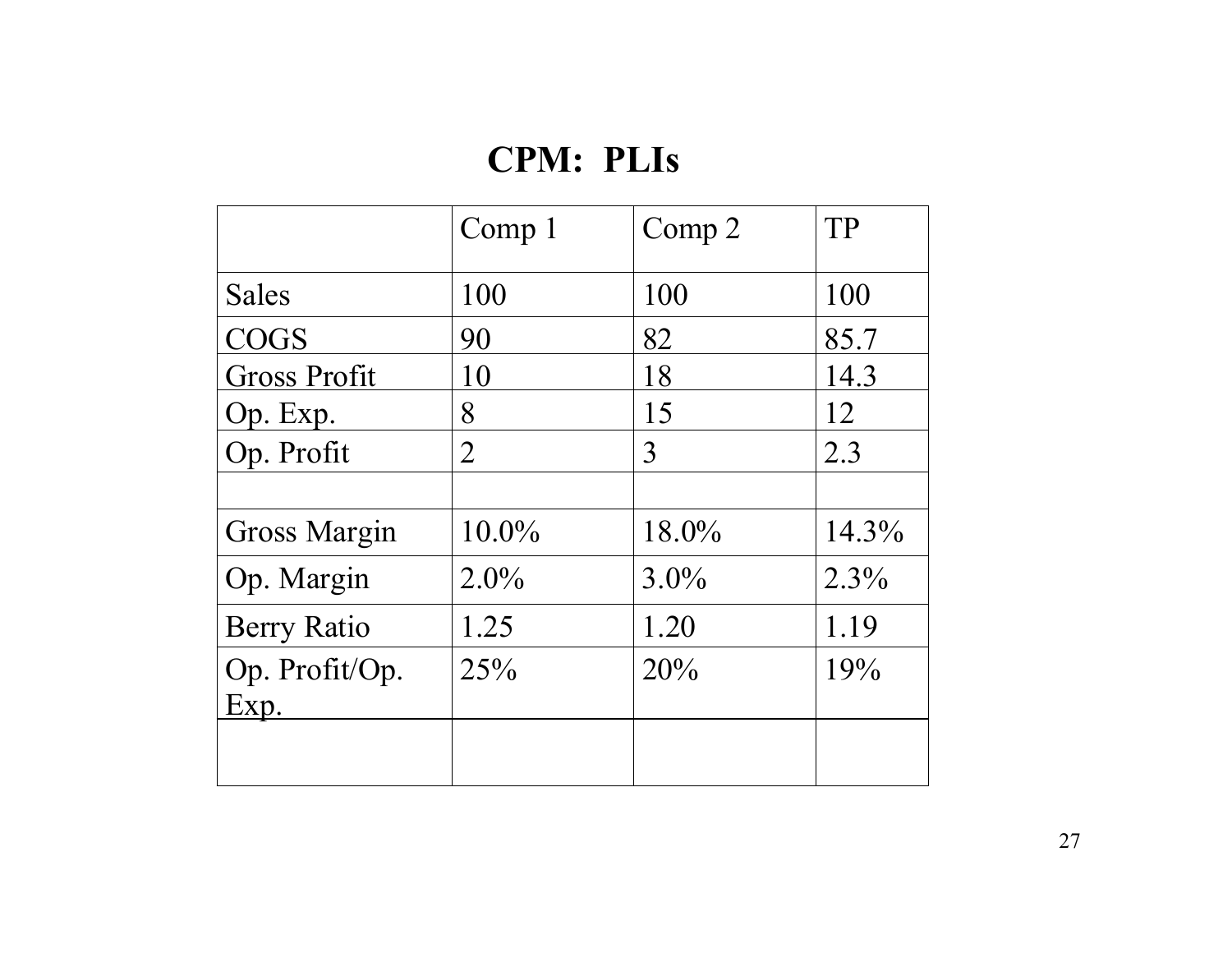- Is Gross Margin a reliable PLI?
- Why would one advocate the use of a Gross Margin PLI?
- How can we derive an appropriate Gross Margin target?
- What does Gross Margin PLI imply about risk?
- How does the range concept relate to the Gross Margin PLI?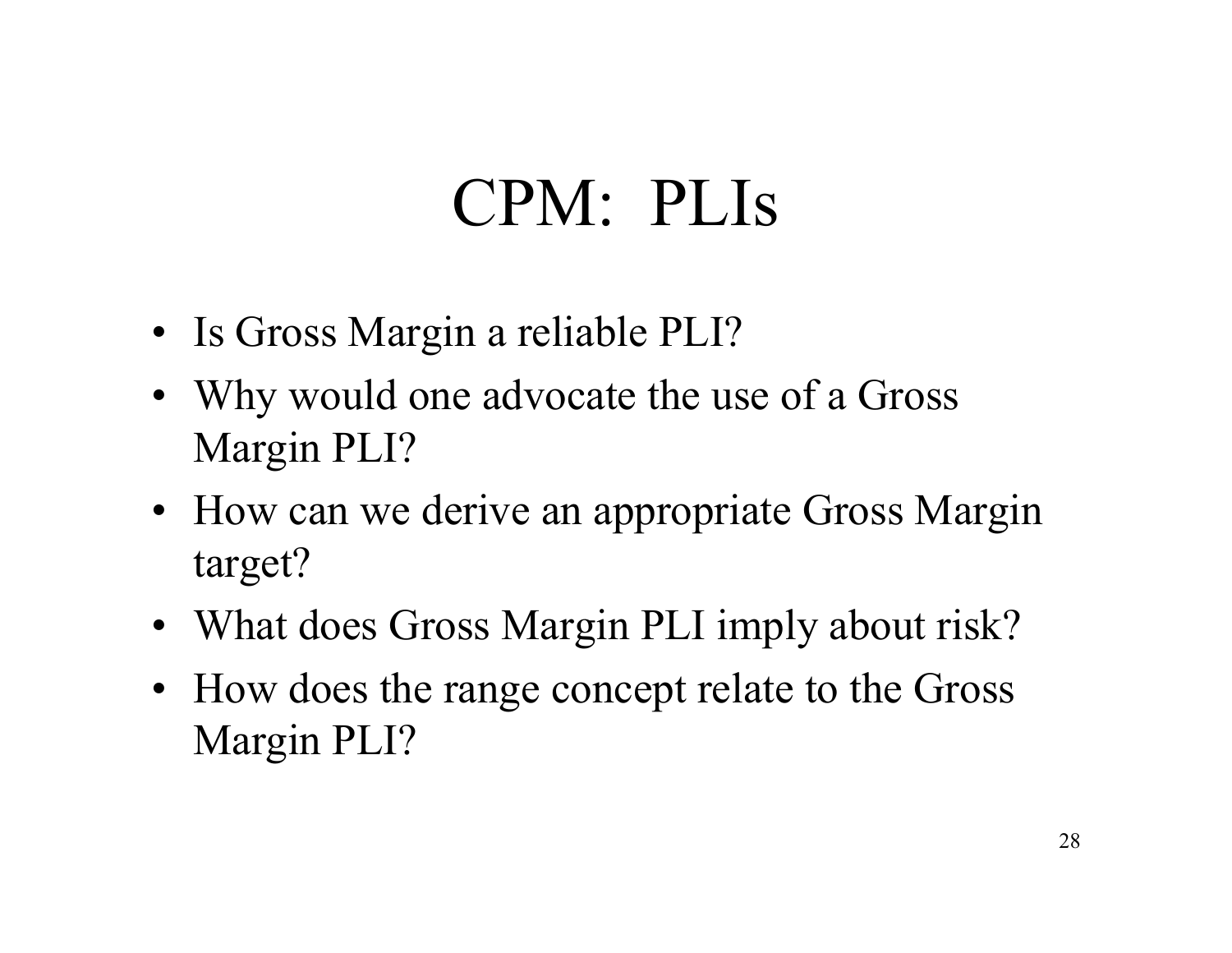- Comparables
	- Proxy comparables
	- Number of comparables
	- Years of analysis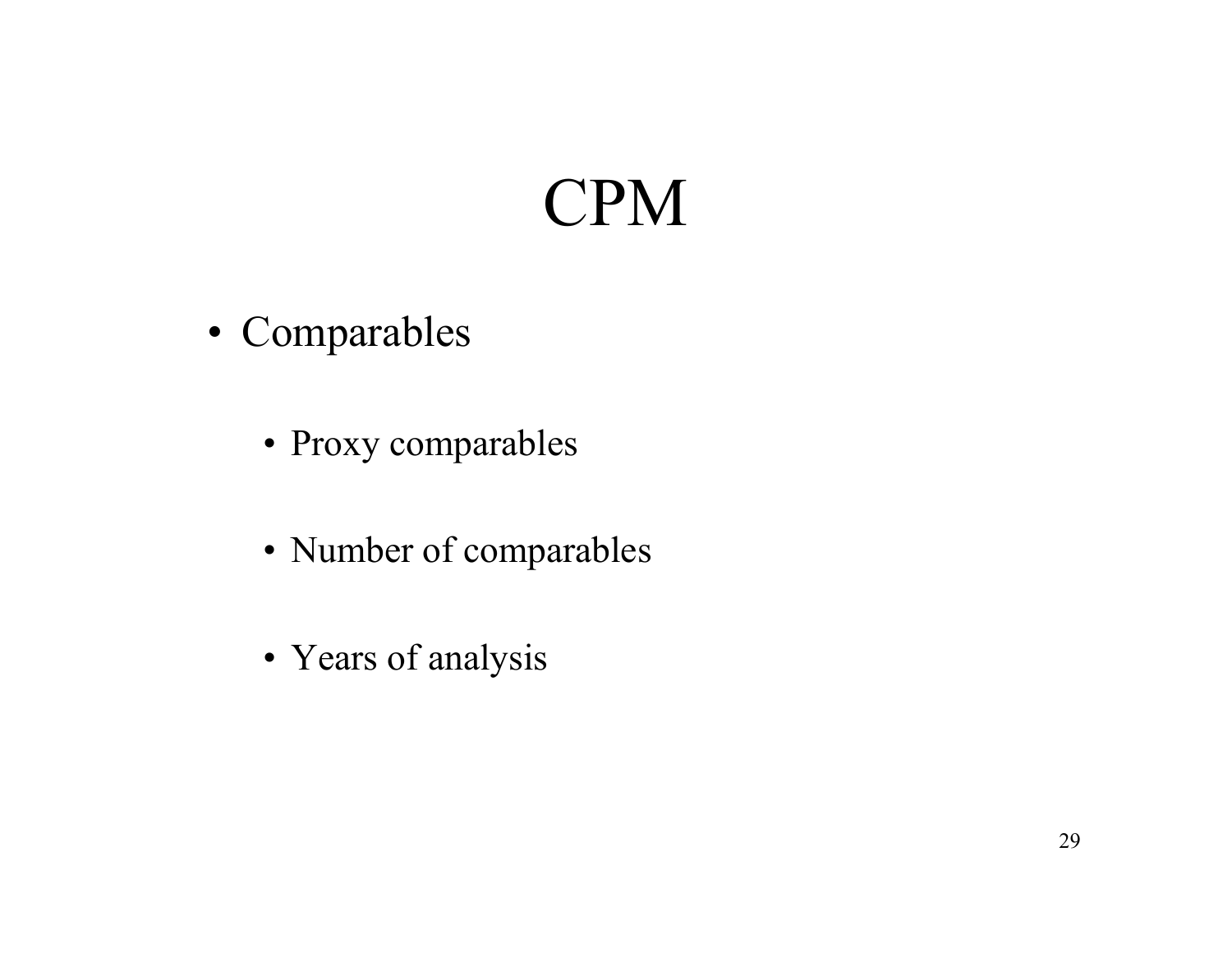## Intangible Property

- •• Intangible Property TPMs
	- CUT
	- CPM
	- Profit Split
	- Unspecified Methods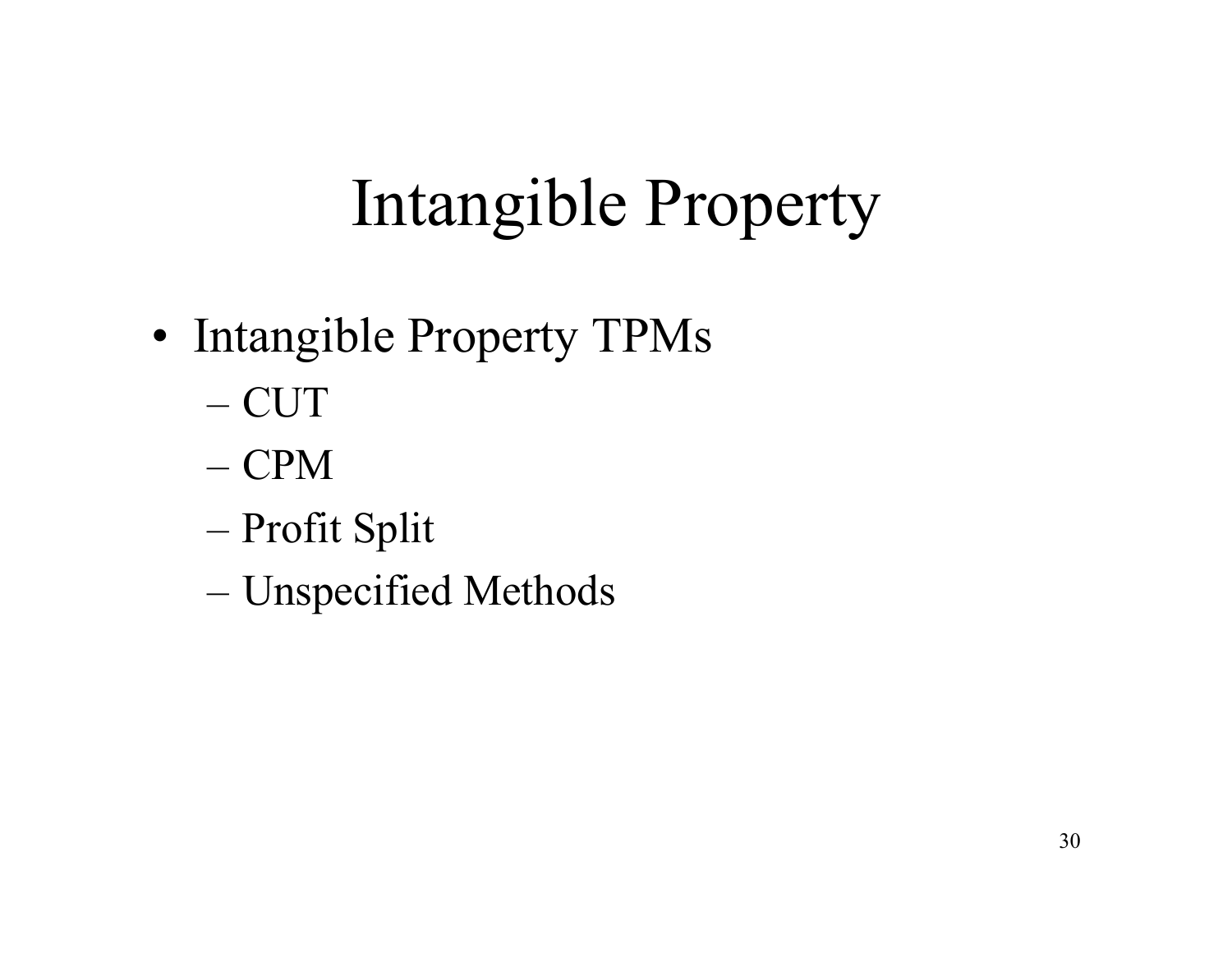- An asset that comprises any of the following items and has substantial value independent of the services of any individual
	- – Patents, inventions, formulae, processes, designs, patterns, or know-how;
	- – Copyrights and literary, musical, or artistic compositions;
	- –Trademarks, trade names, or brand names;
	- Franchises, licenses, or contracts;
	- – Methods, programs, systems, procedures, campaigns, surveys, studies, forecasts, estimates, customer lists, or technical data; and
	- Other similar items.
		- Derives value not from its physical attributes but from its intellectual content or other intangible properties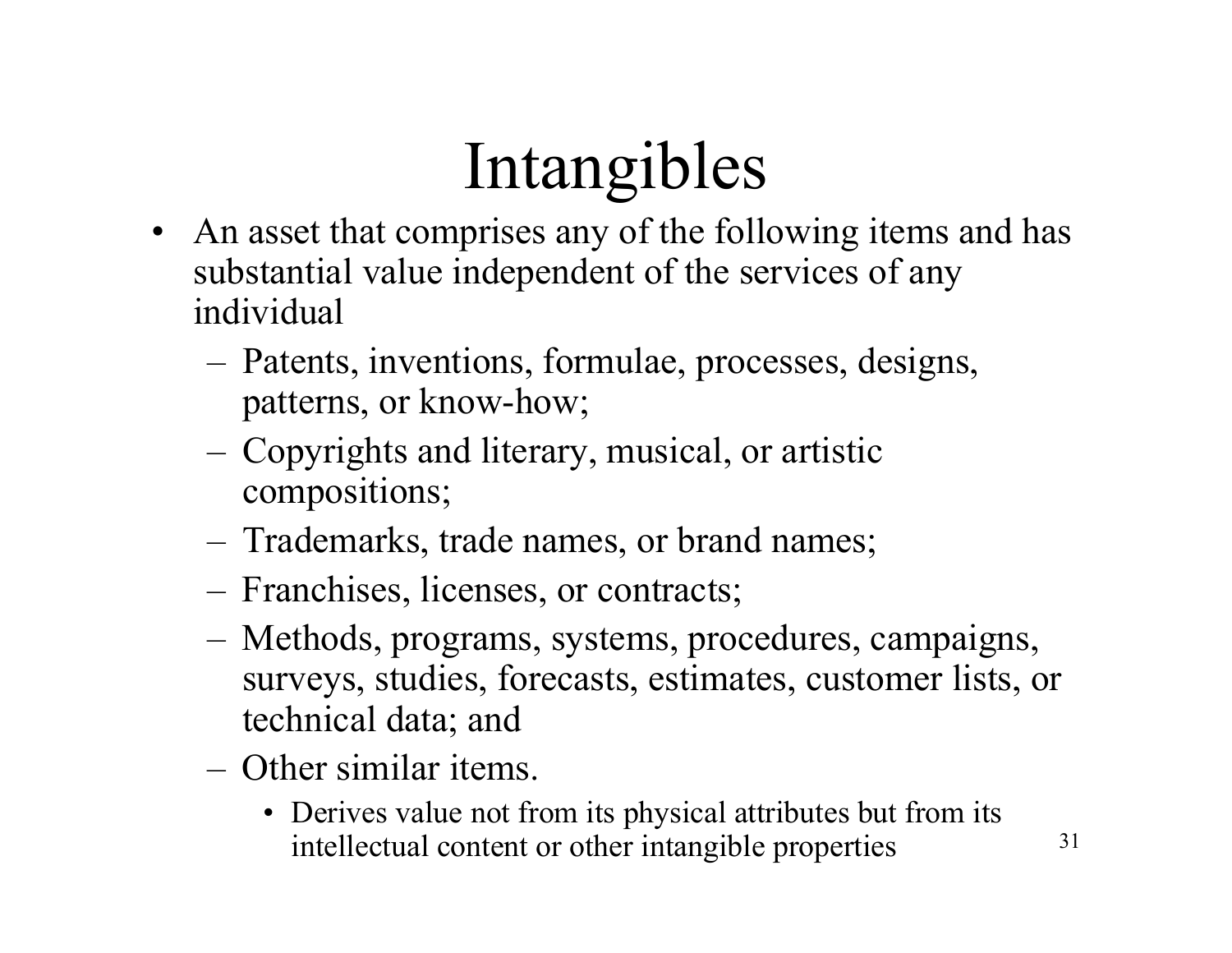- Commercially transferable requirement
- Are the following compensable under 482?
	- Workforce in place
	- Going concern
	- Goodwill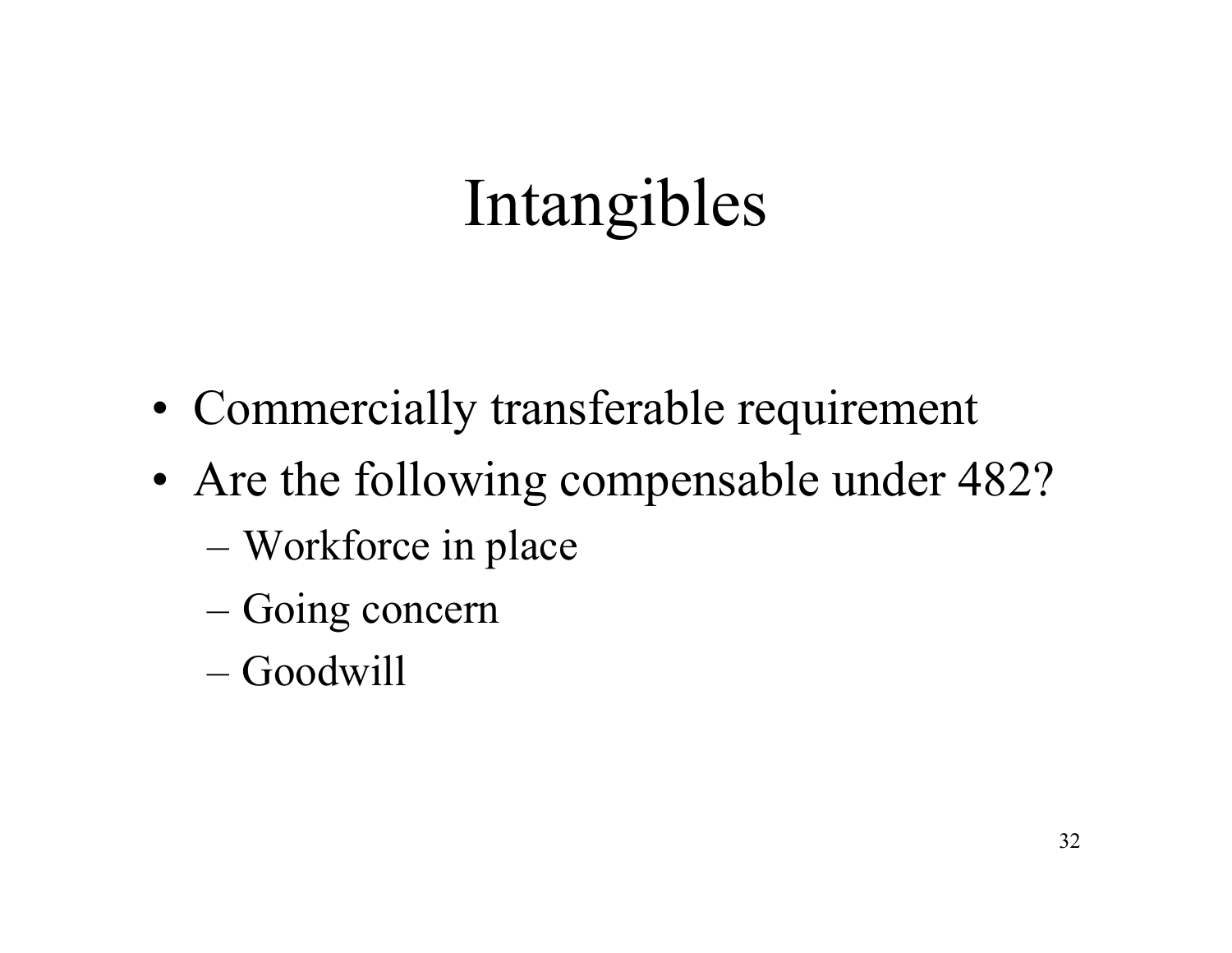• CUT Requirements

- Similar products or processes within the same general industry or market
- Intangibles must have similar profit potential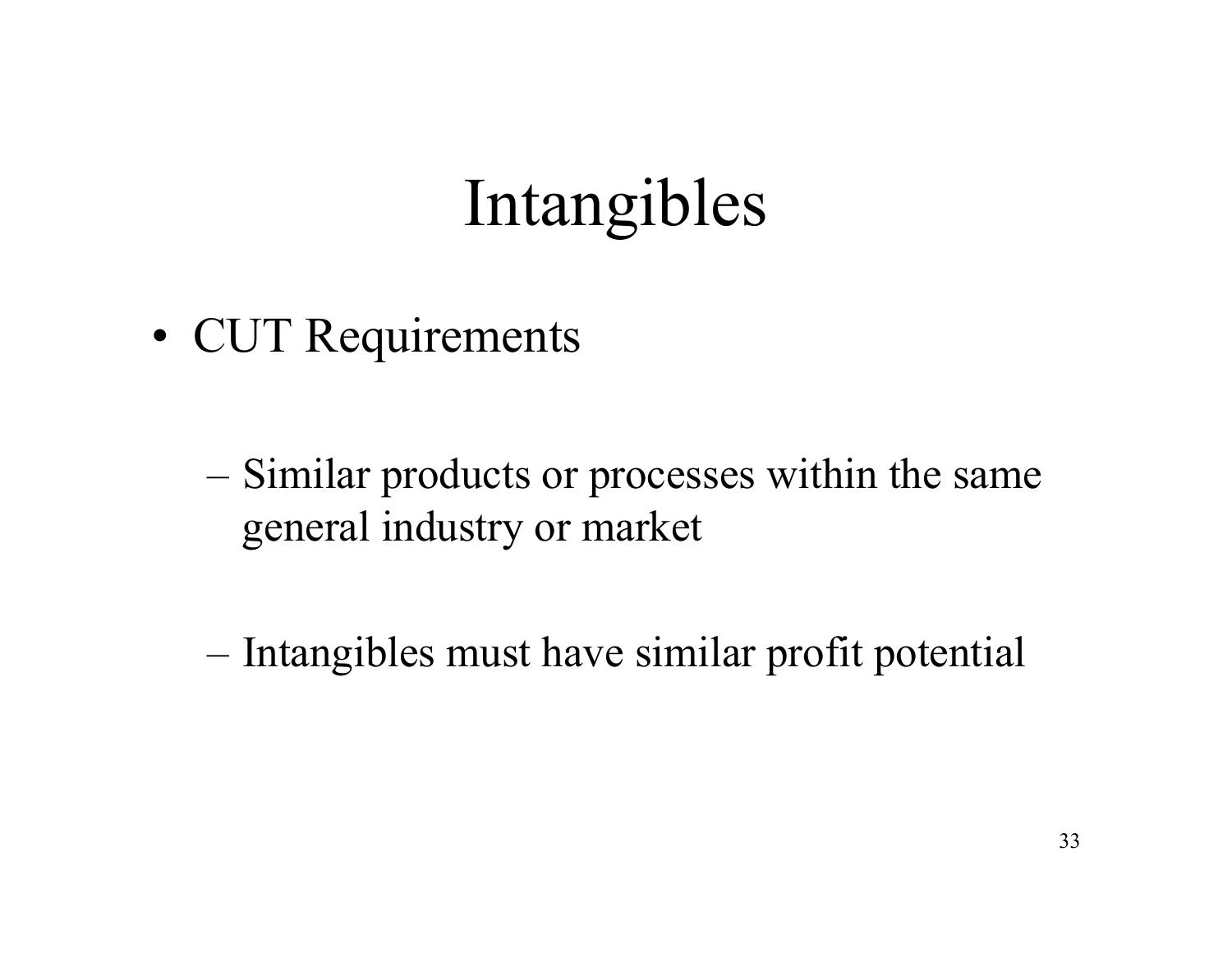# Intangibles: Commensurate with Income

- Code amended in 1986
	- "In the case of any transfer (or license) of intangible property (within the meaning of section  $936(h)(3)(B)$ , the income with respect to such transfer or license shall be commensurate with the income attributable to the intangible."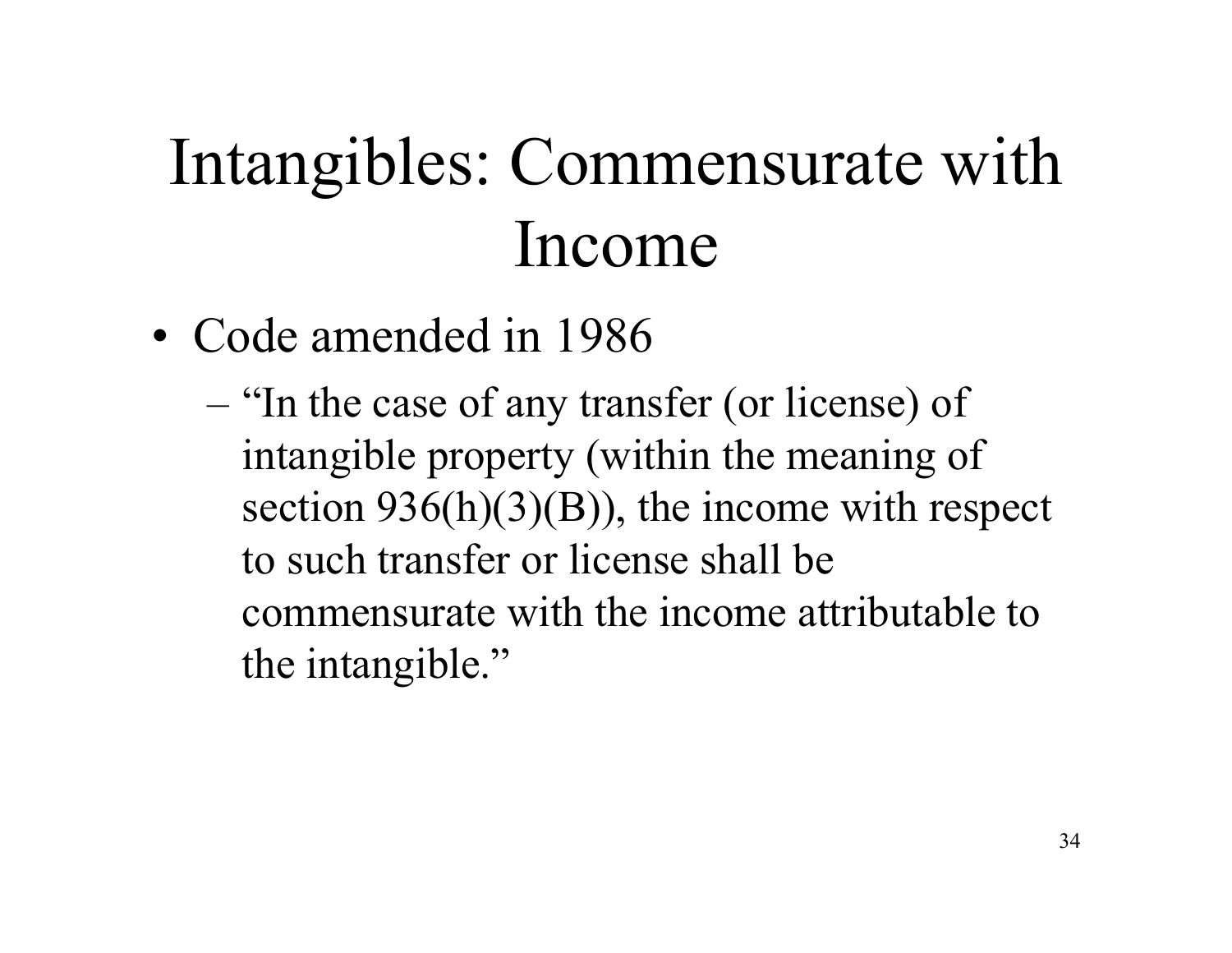# Intangibles: Commensurate with Income

- • Periodic Adjustments
	- If an intangible is transferred under an arrangement that covers more than one year, the consideration charged in each year may be adjusted to ensure that it is commensurate with income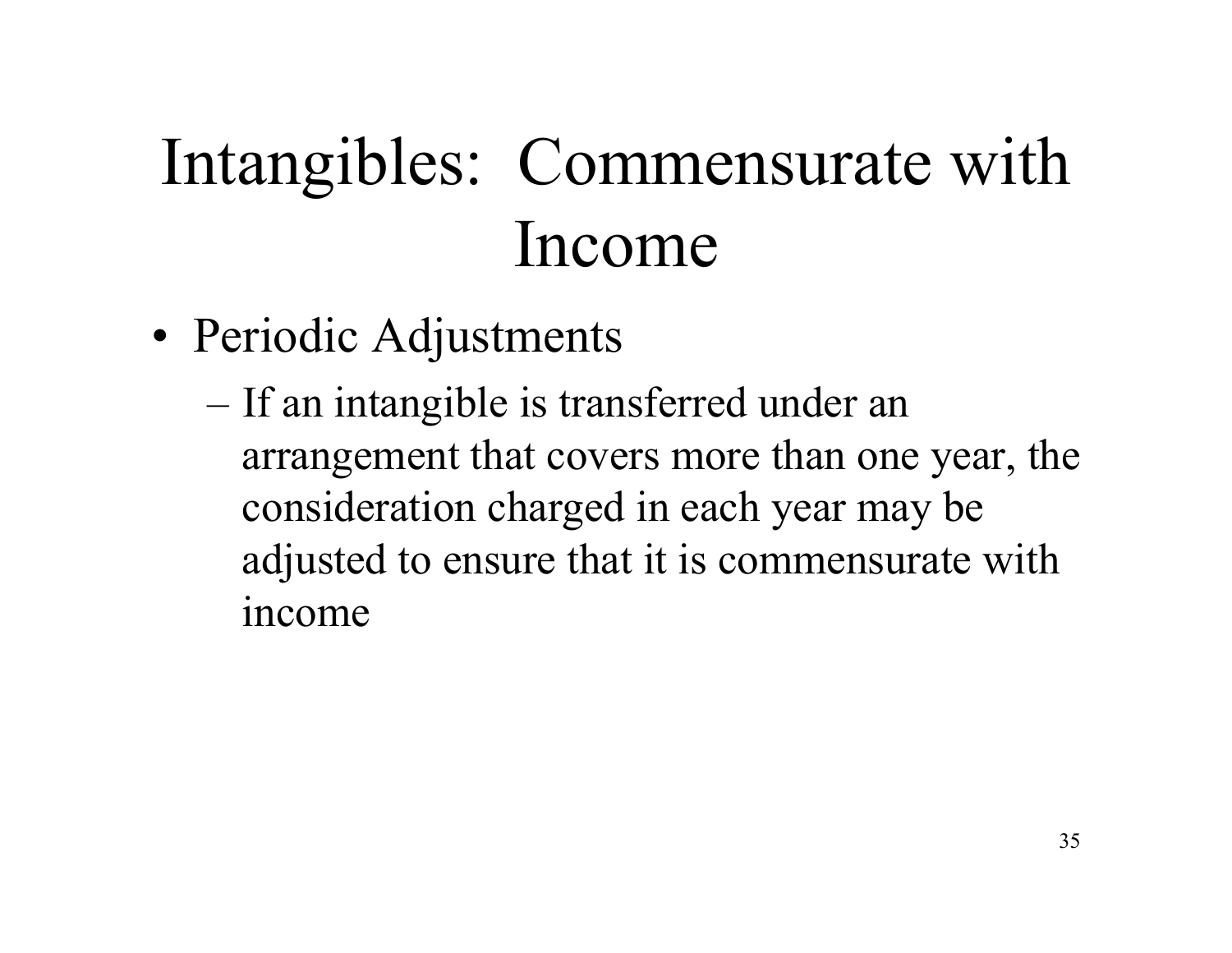# Commensurate with Income

- • Exceptions to Periodic Adjustments
	- Same intangible under substantially same circumstances
	- Profits/savings actually realized by the controlled taxpayer from the exploitation of the intangible in year under examination and all past years is within 80%-120% foreseeable band
	- Extraordinary events (e.g., natural disaster) – Five-year period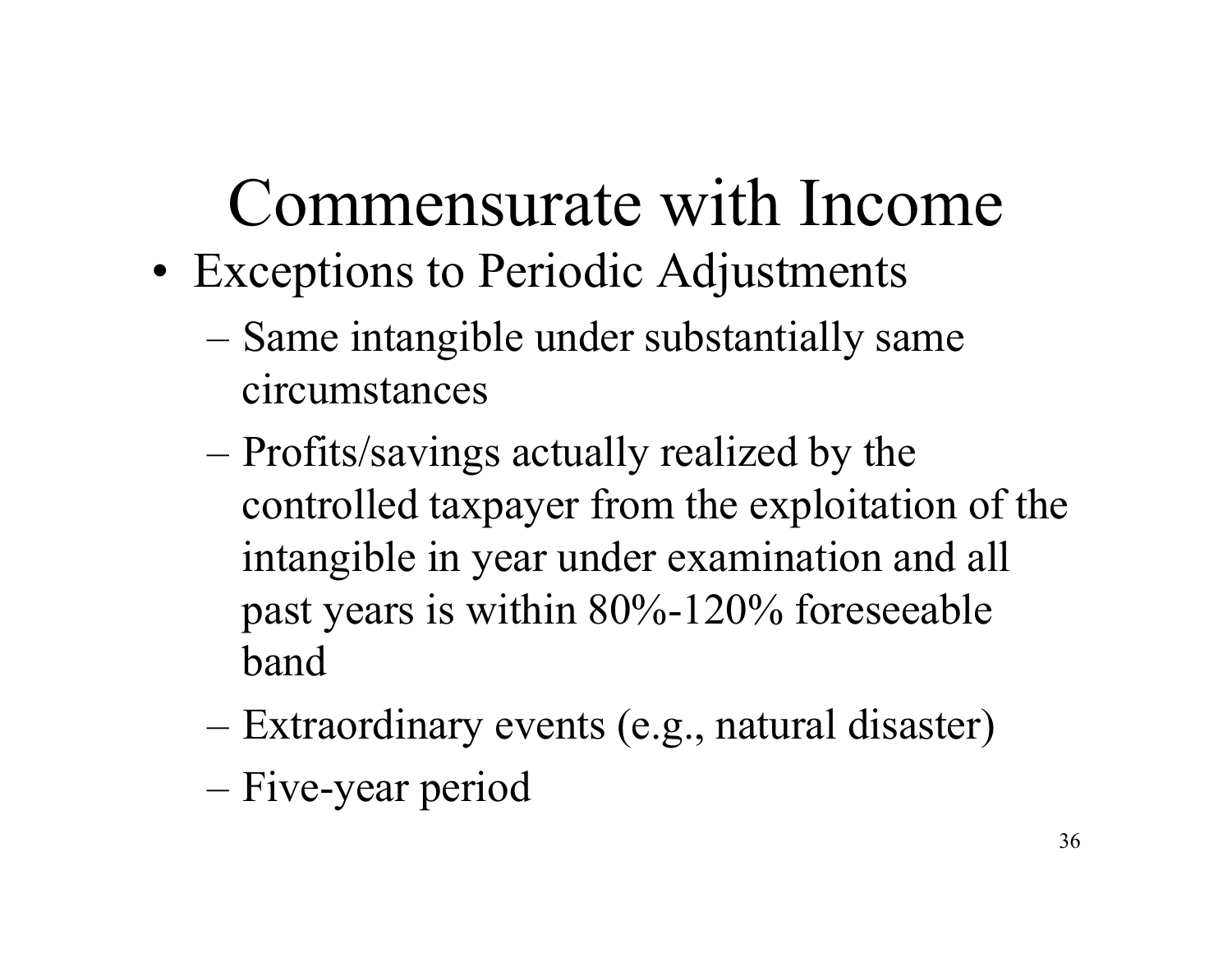### Commensurate with Income

•• What if there are multiple intangibles?

• Should there be a minimum amount of consideration for the use of intangibles?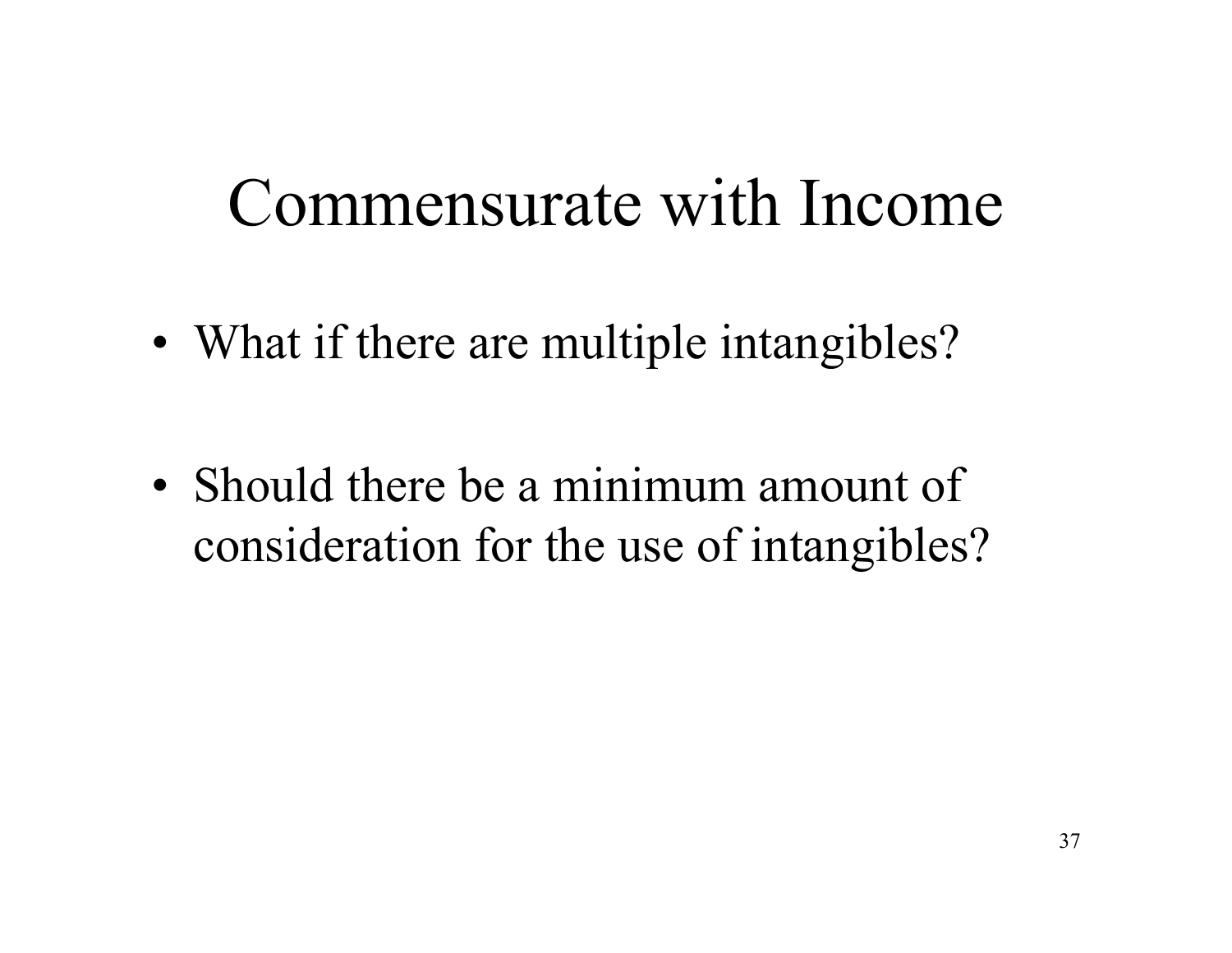• Ownership

- Legally protected intangibles
- Not legally protected intangibles
	- Owner generally the party that bore the greatest share of the costs of development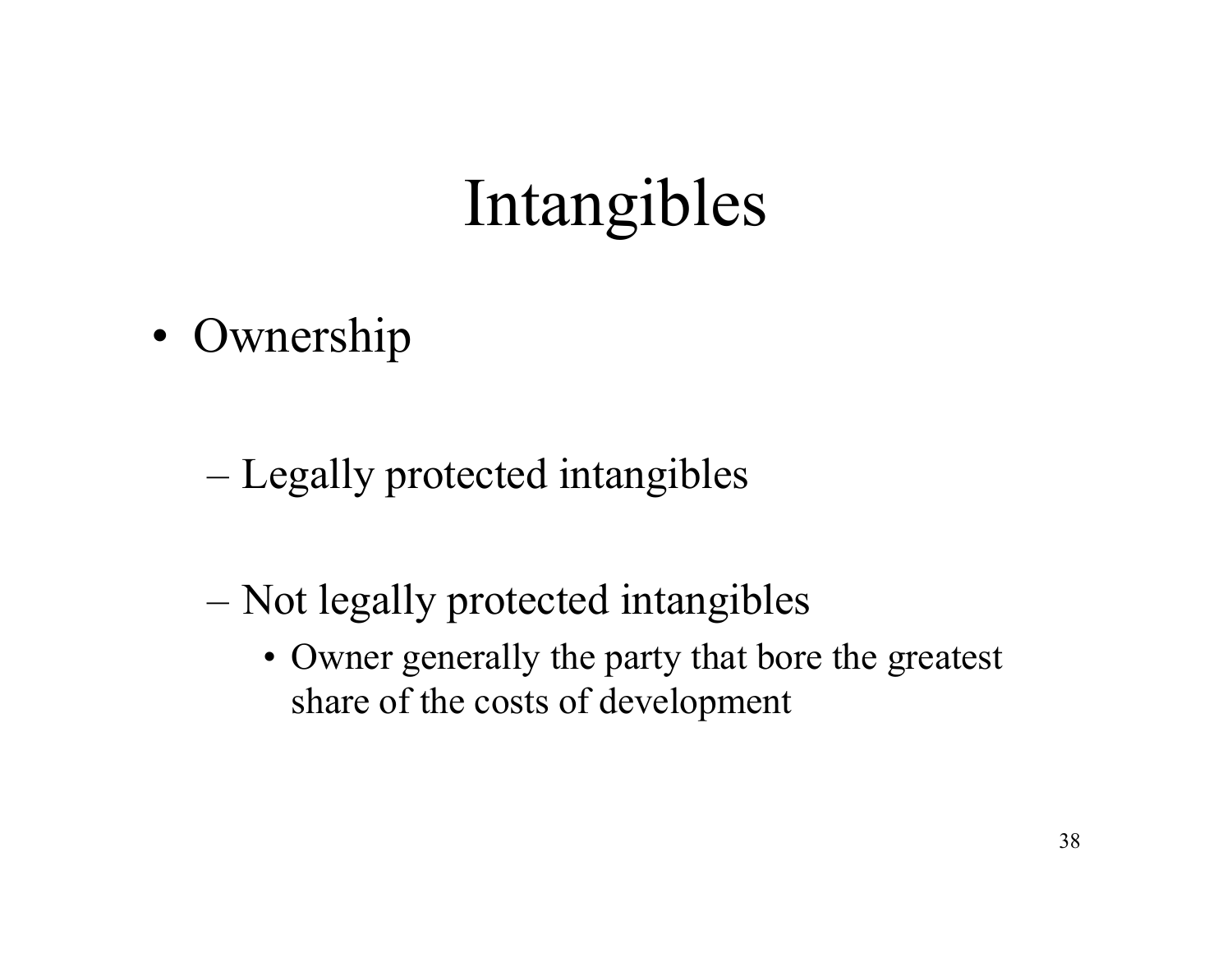• Assistance payment to non owners

Routine vs. non routine expenditures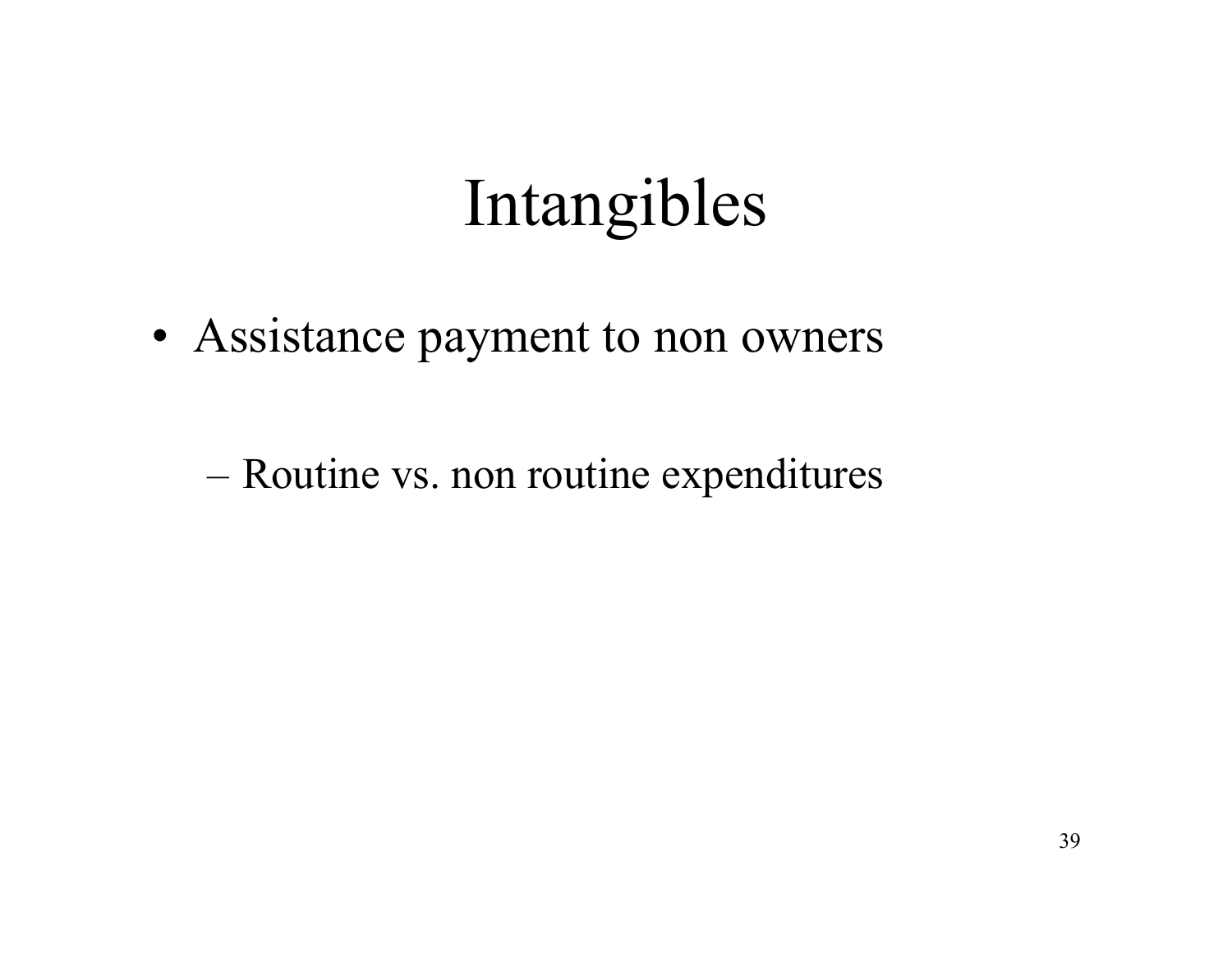- "Cheese" examples
	- –– Example 2: USSub's marketing expenses are comparable to comparable independent distributors. No allocation
	- –– Example 3: USSub's marketing expenses are significantly larger than comps'. No reimbursement from FP. Allocation  $=$  FMV of services
	- –- Example 4: Long term agreement. Therefore, USSub is owner. No allocation.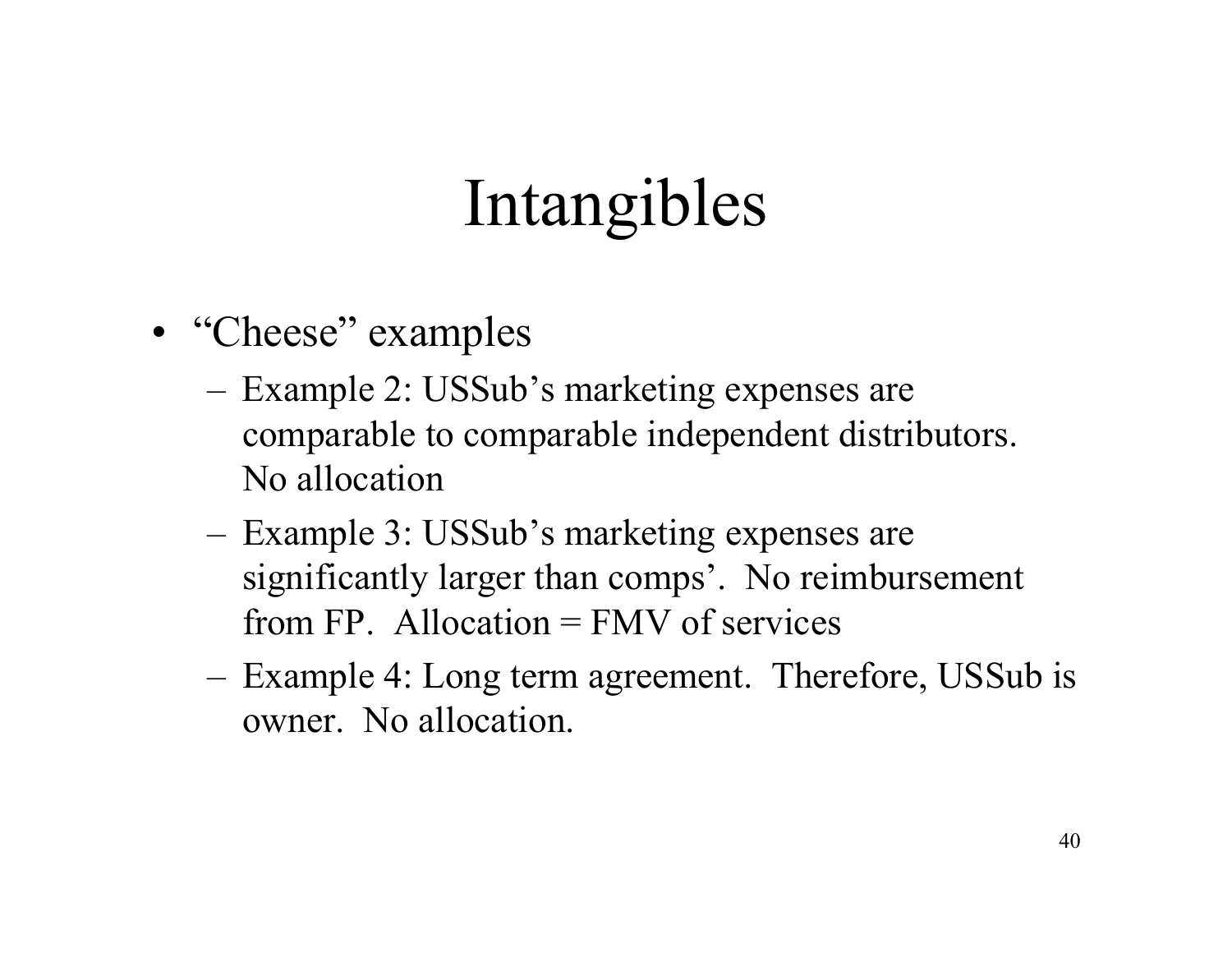•• More commonly used when more than one party has valuable nonroutine intangibles.

• Is it a fairer method than one sided methods?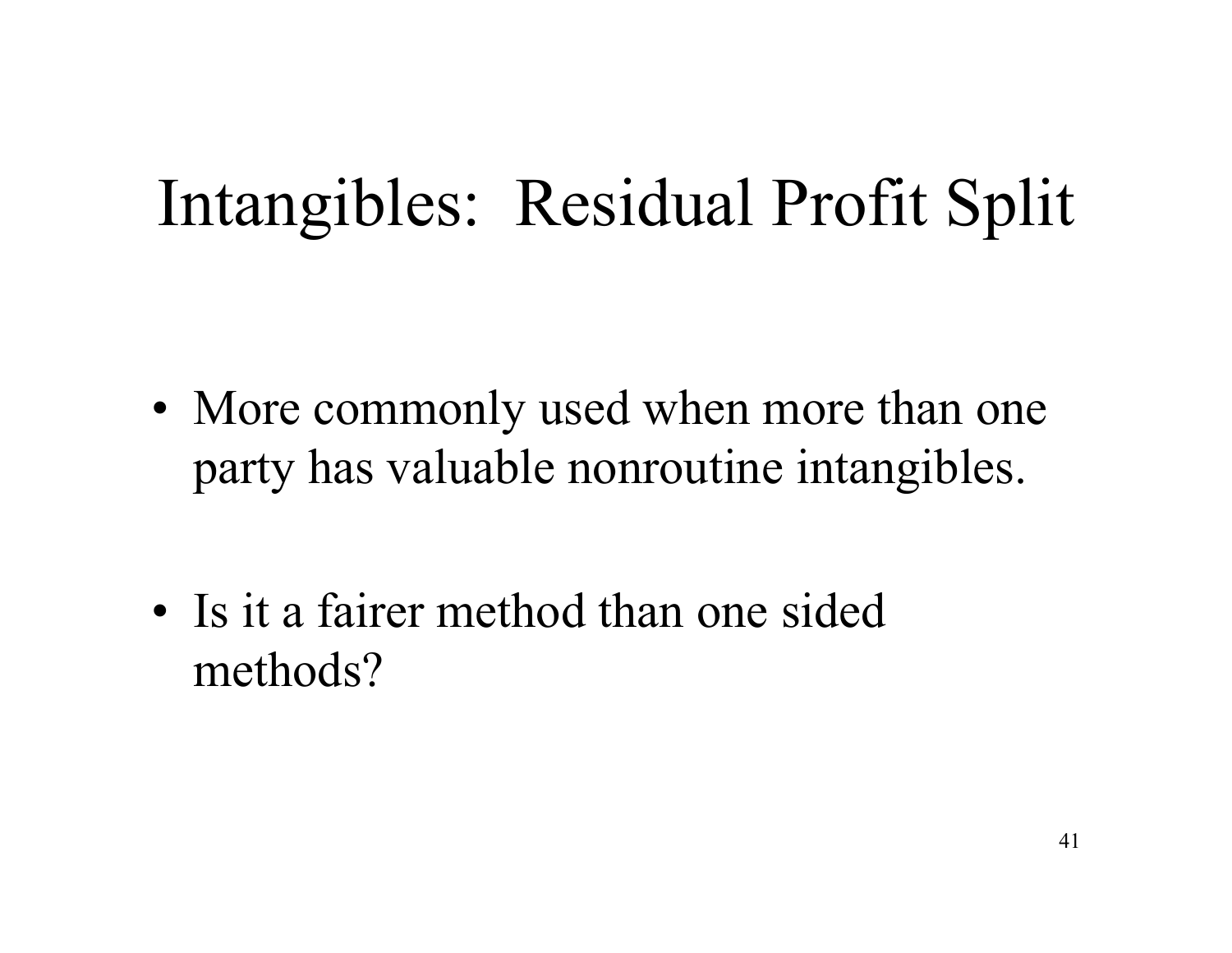- $\bullet$ **Step I: Allocate income to routine contributions**
- $\bullet$  **Step II: Splitting of Residual Profit/Loss**
	- Based on value of contributions of intangible property NOT accounted for as a routine contribution
		- •External market benchmarks
		- Estimated based on capitalized and amortized IDCs
		- Actual expenditures in recent years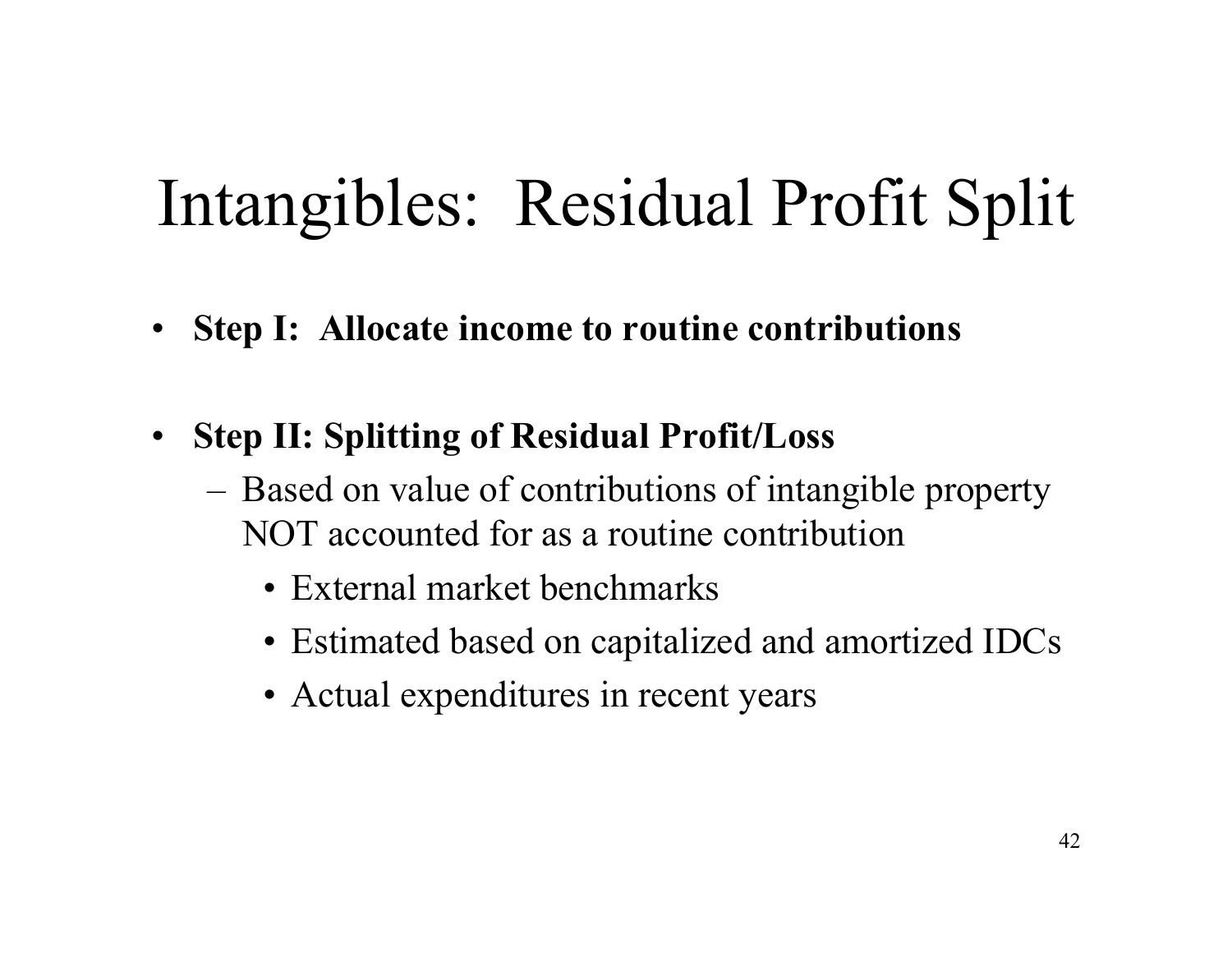- •• Handout Entitled "Example of Residual Profit Split"
- • Handout Entitled "Residual Profit Split: Example of Calculation of R&D Stocks"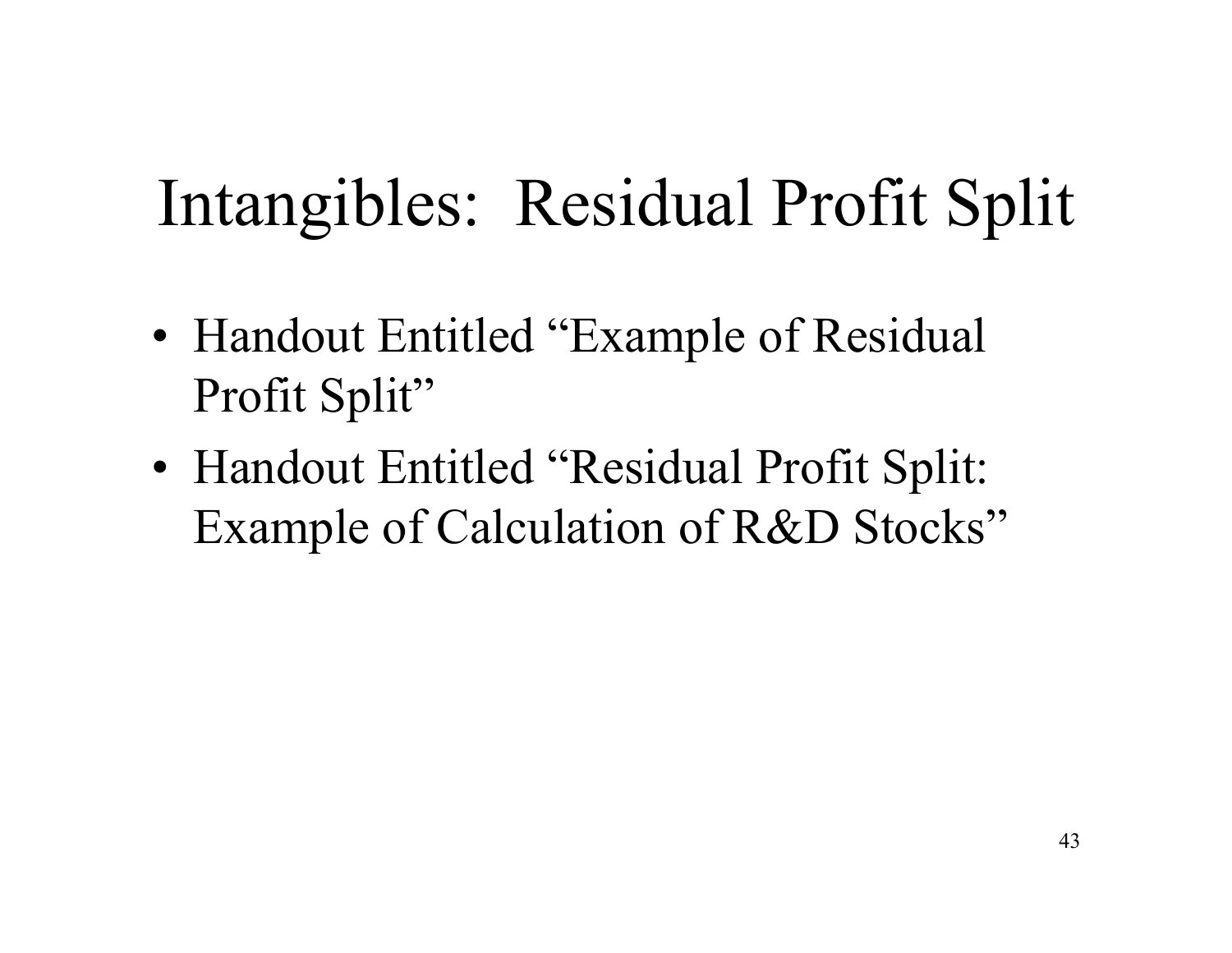- **Use of Capitalized and Amortized IDCs**
	- **Is it reasonable to assume past and future R&D/marketing expenditures are of equal value?**
	- **Requires assumptions regarding:**
		- **Useful life**
		- **Amortization path**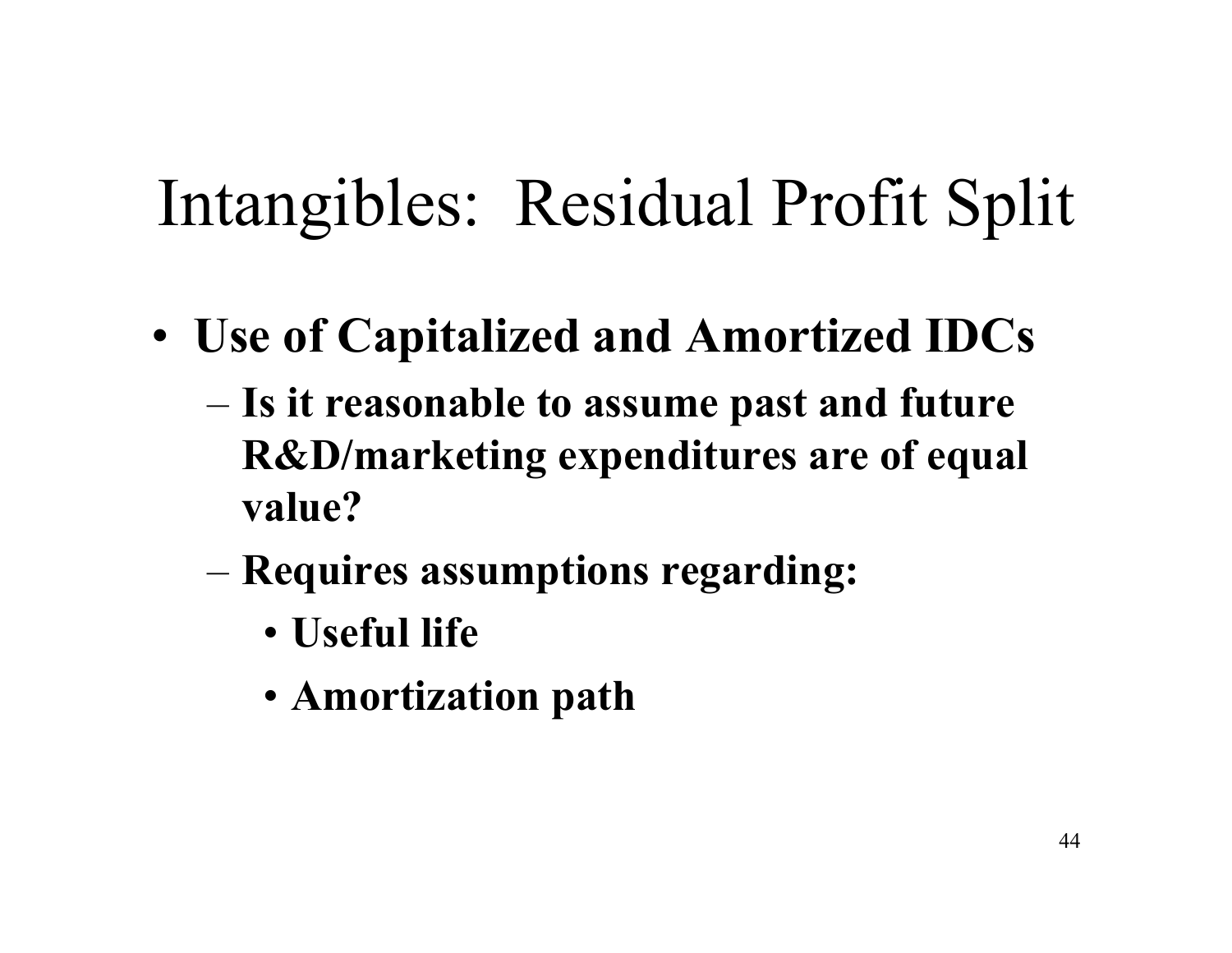• **Unspecified Profit Splits used in APAs**

– Based on operating assets

– Based on operating expenses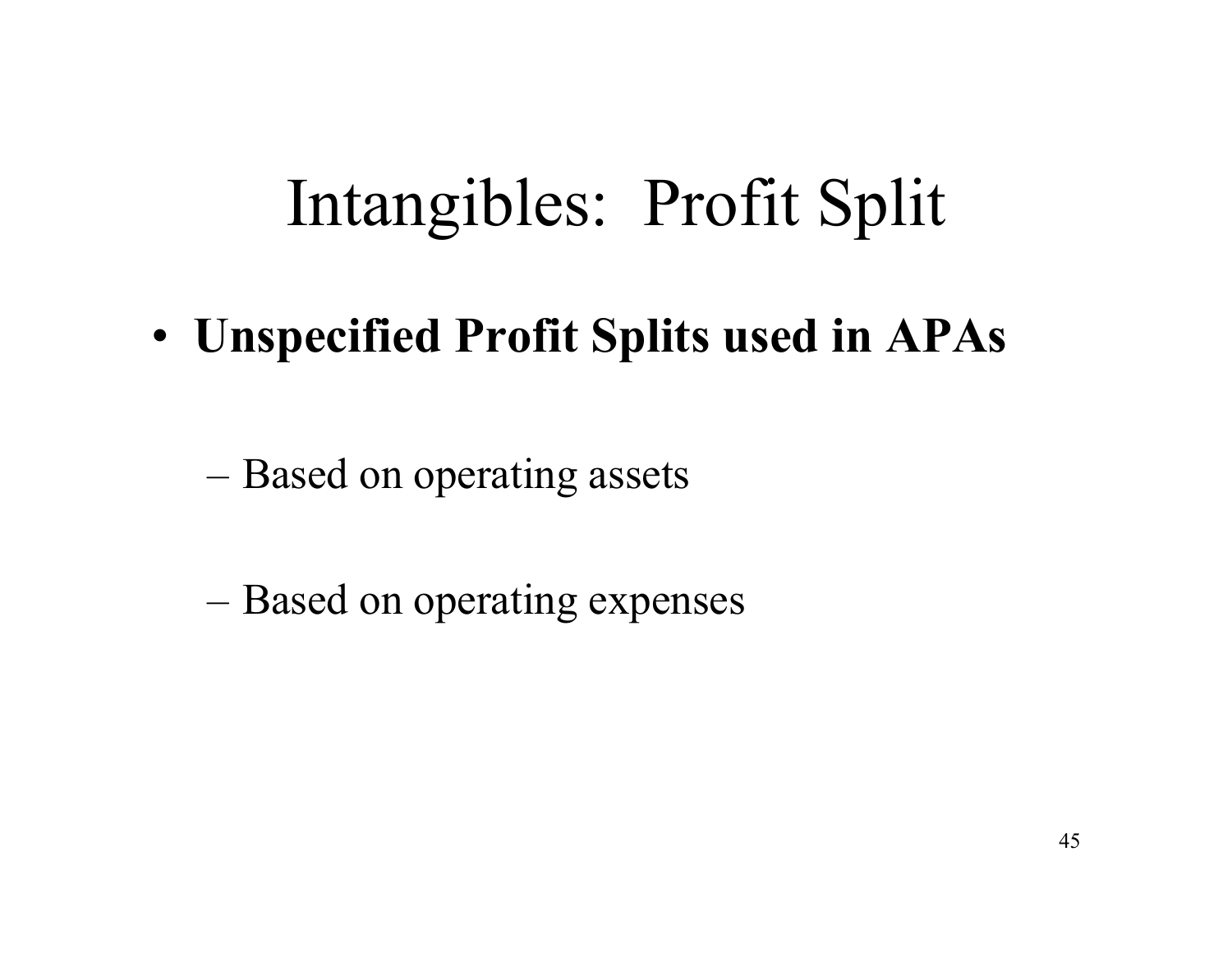#### • **"Rule of Thumb"**

- Uncertainty regarding what split is (e.g., 25/75? 33/67?)
- Uncertainty as to what profits are being split (e.g., total operating profit? incremental operating profit?)
- Is it just a starting point?
- Does it make sense for all intangibles?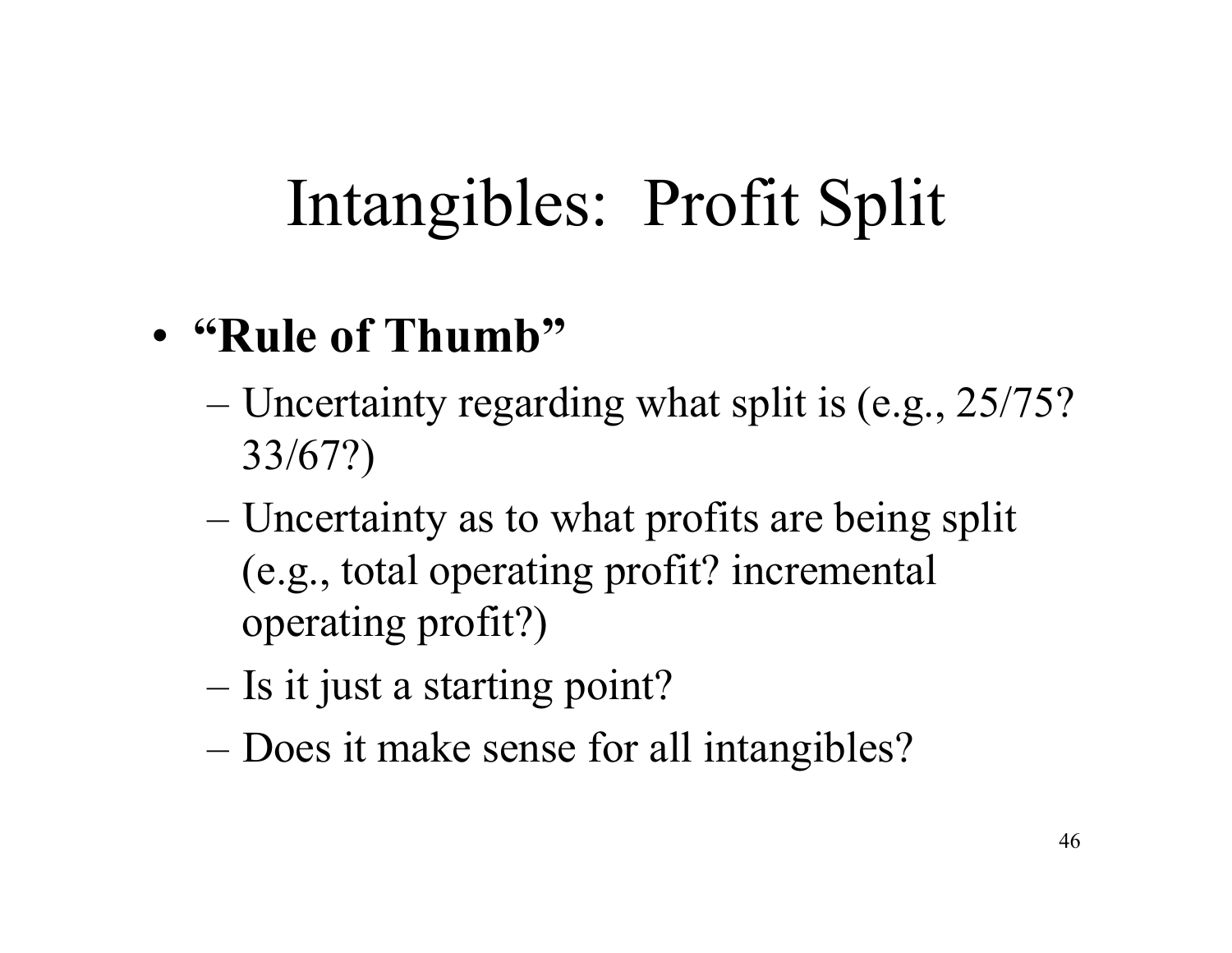•• Handout "Illustration of Royalty Cap of 25% of Profits"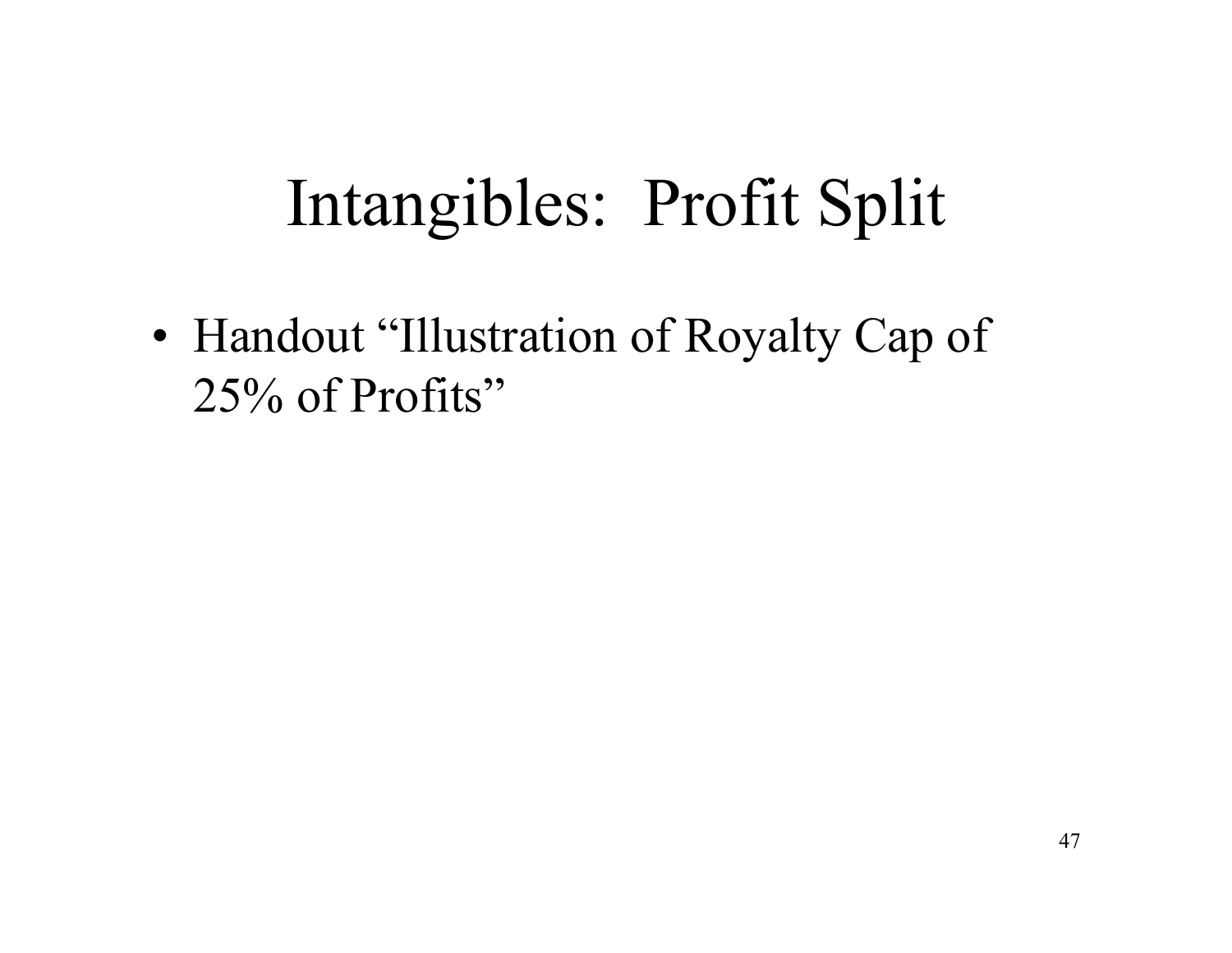#### • **"Rule of Thumb" and Sec. 482 Regs**

– "... In addition, it may not be assumed that the combined operating profit or loss from the relevant business activity should be shared equally, or in any other arbitrary proportion. The specified method of allocation must be determined under paragraph (c) of this section."  $(1.482-6(b))$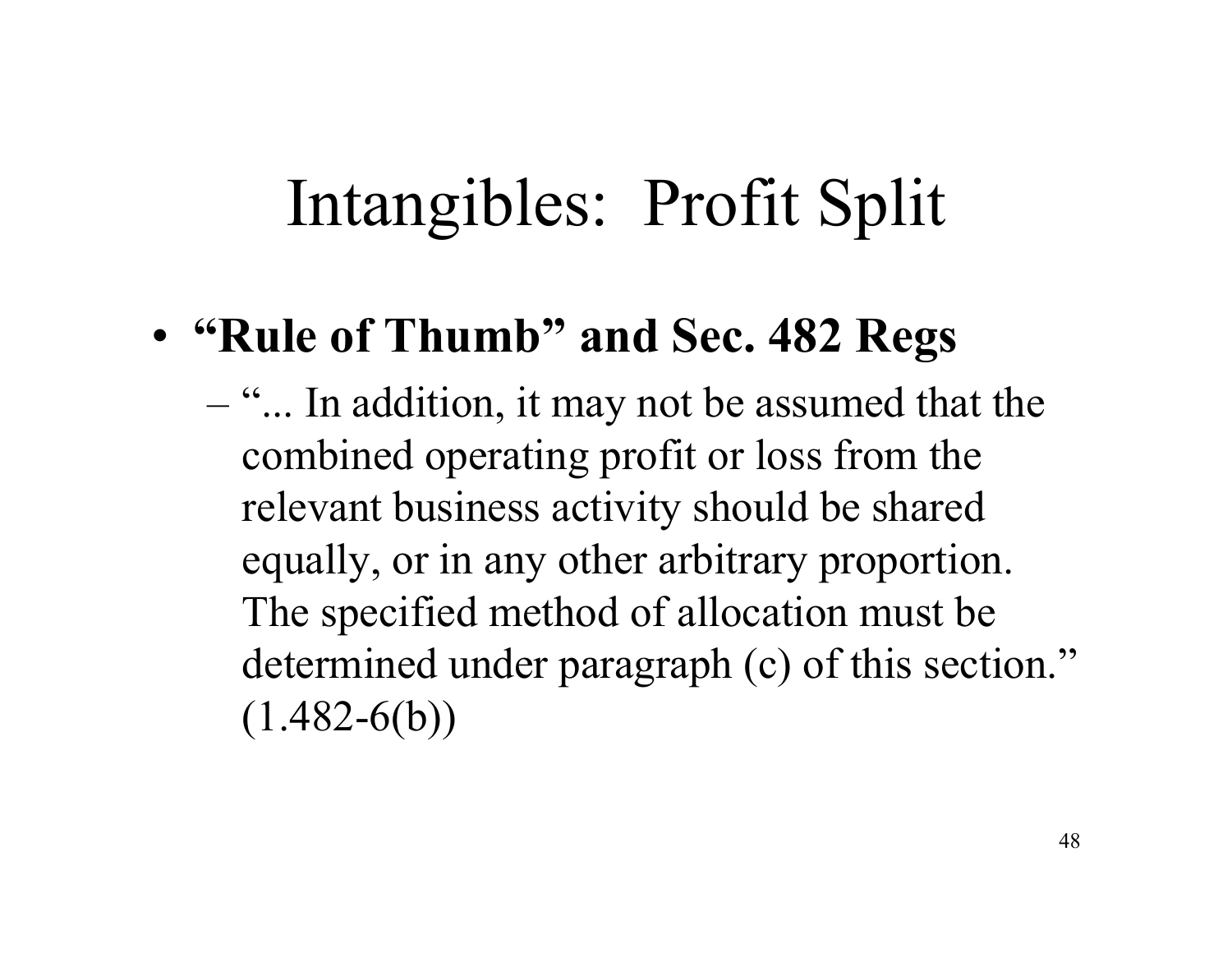- Arm's length charge required for services performed for the benefit of a related party
- No charge:
	- If probable benefits so remote that unrelated parties would not charge for services then no charge
	- For duplicative services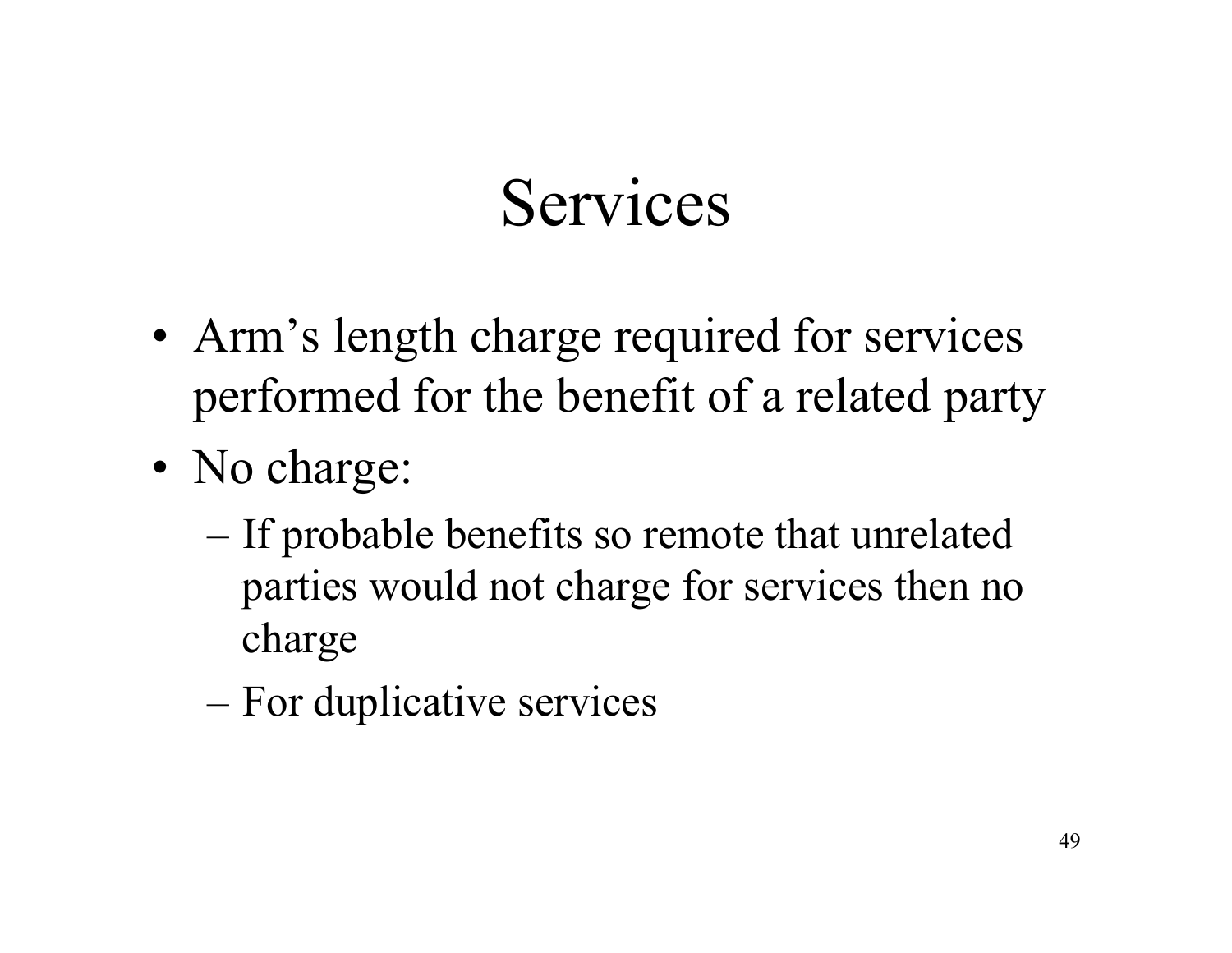- Non Integral Services
	- Arm's length charge shall be deemed equal to the costs or deductions
		- Indirect costs or deductions should be included
- Integral Services
	- Arm's length charge will include a provision for some profit over total costs and deductions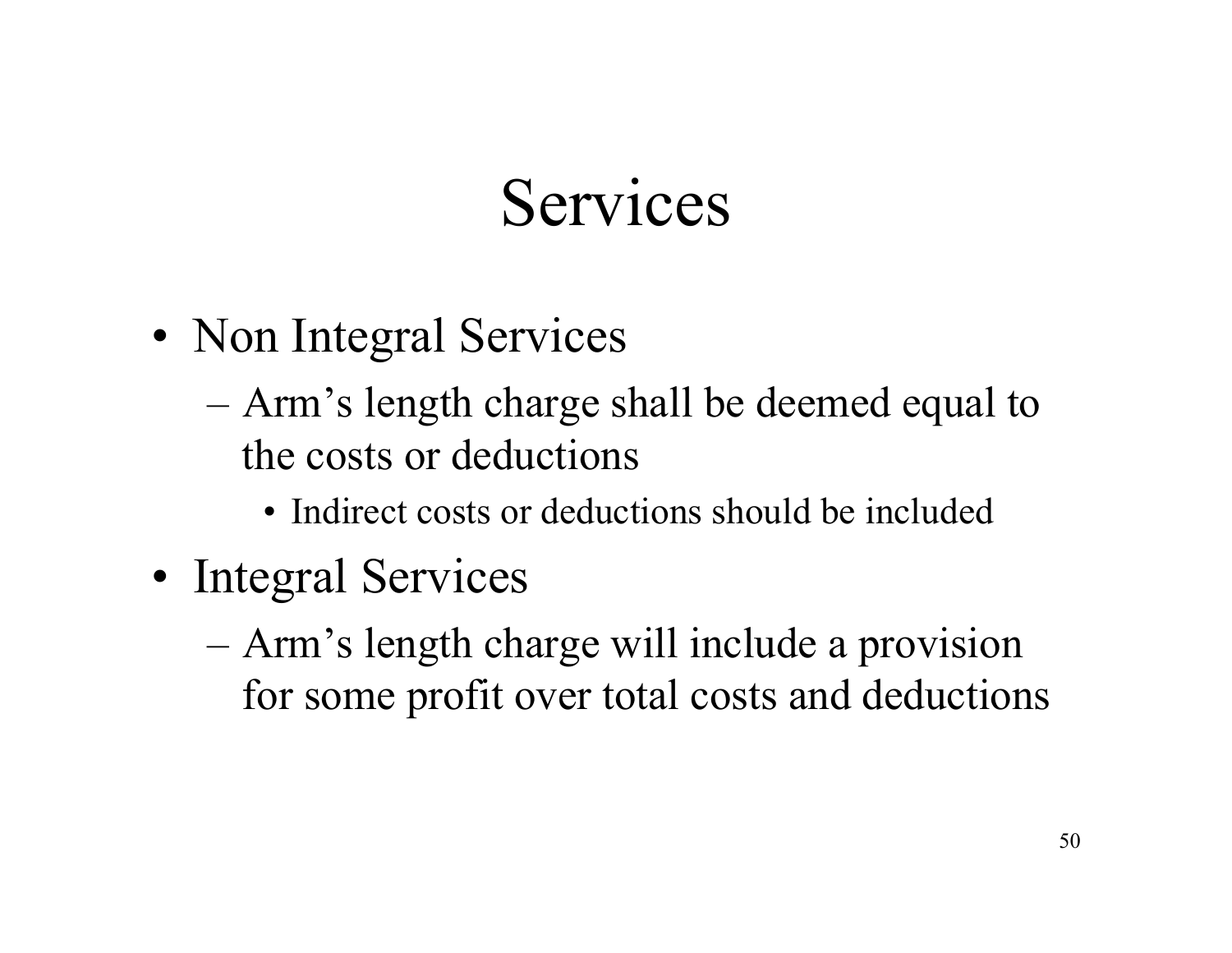- Integral Services (4 factors)
	- Renderer or recipient is engaged in the trade or business of rendering or providing similar services to unrelated parties
	- If the renderer provides services to related parties as one of its principal activities.
		- 25% test creates presumption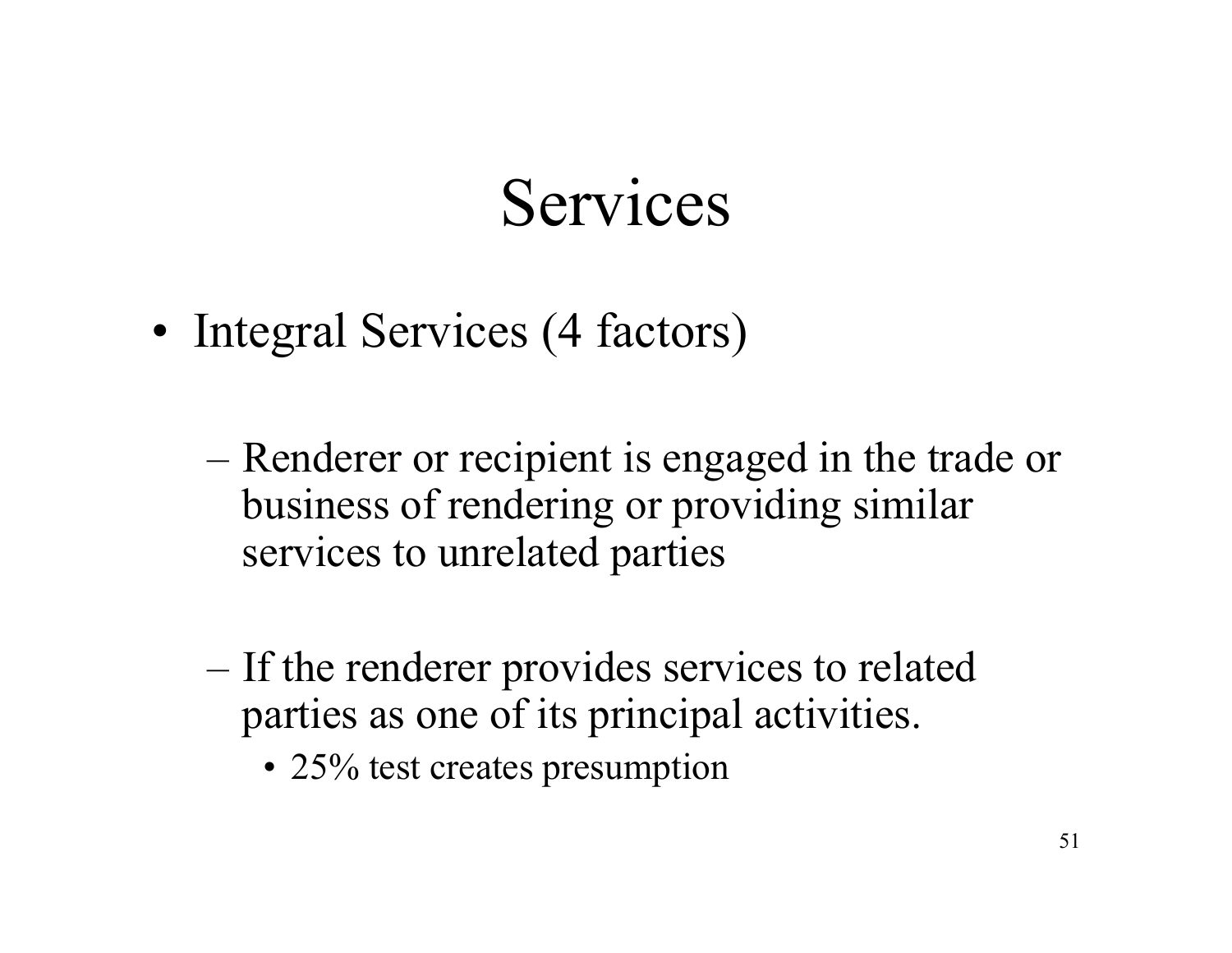- Integral Services (4 factors)
	- Renderer peculiarly capable and such services are a principal element in the operations of the recipient
	- If the recipient has received the benefit of a substantial amount of services from one or more related parties
		- Costs/deductions of renderer < 25% costs/deductions of recipient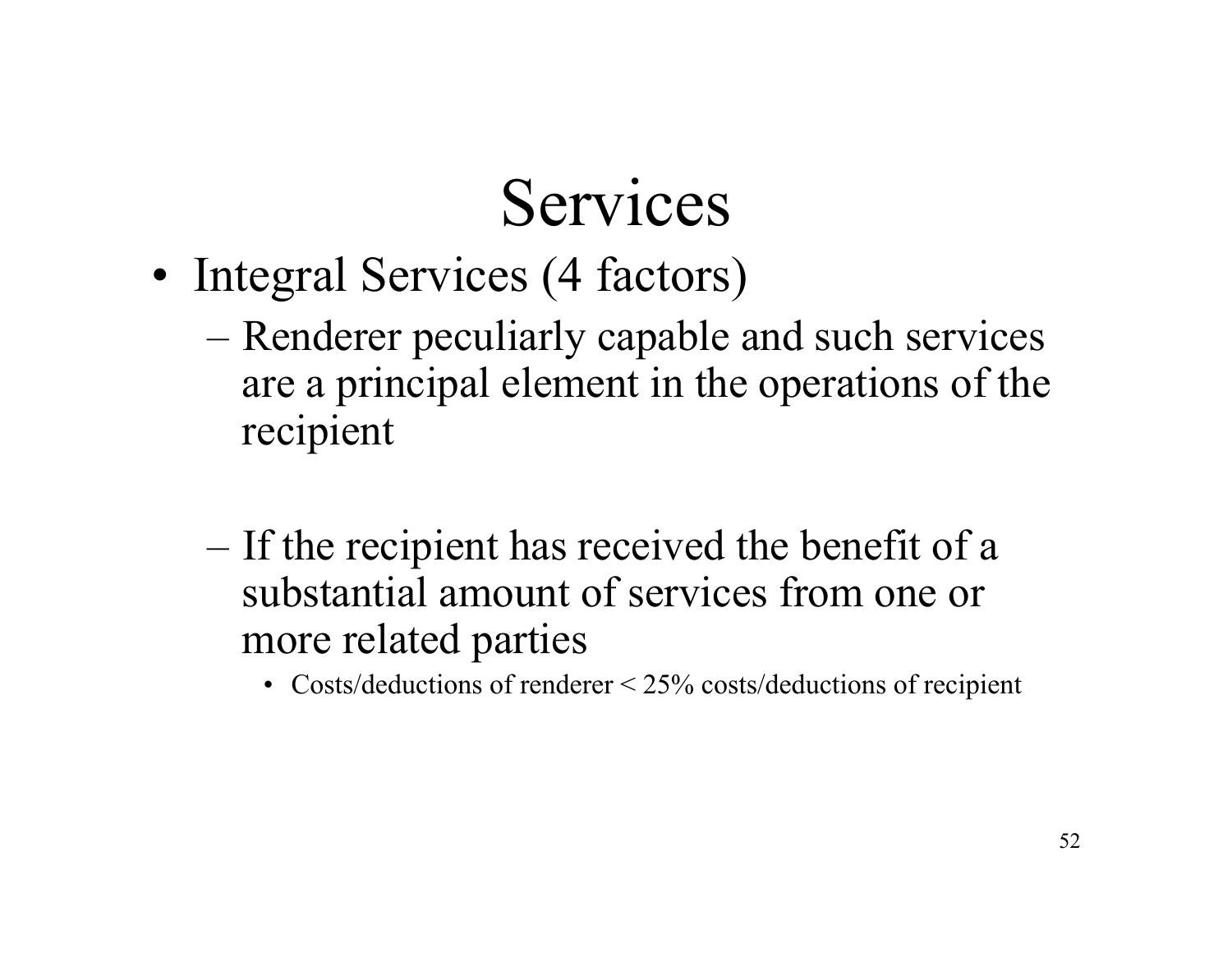• Integral Service TPMs

Mainly cost plus

• Should Cost Base Include Fully Loaded Costs?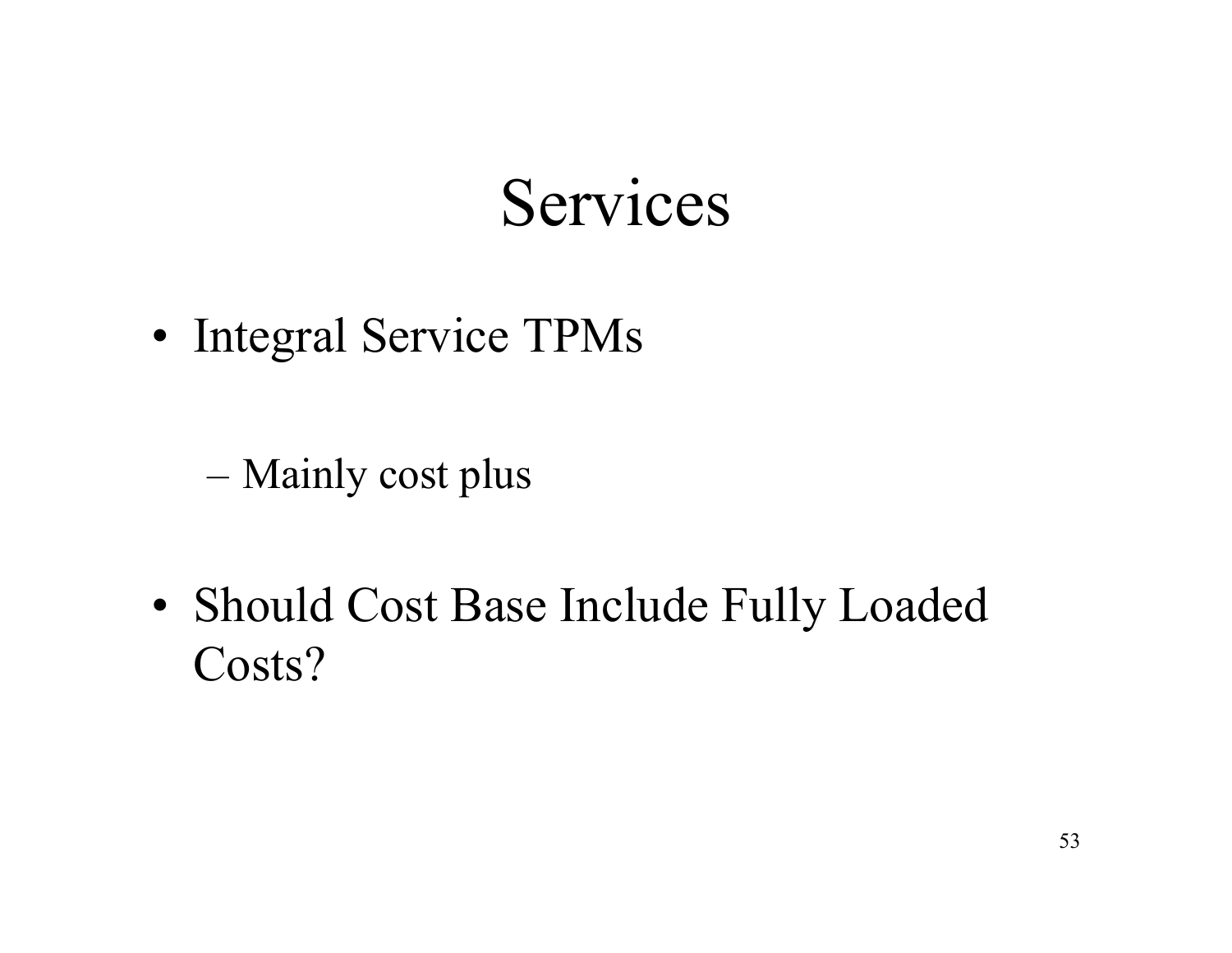## Transfer-Pricing Methods

- •• Loans or Advances (1.482-2(a))
- Cost Sharing Arrangements (1.482-7)
- Financial Services
	- Global dealing (Notice 94-40)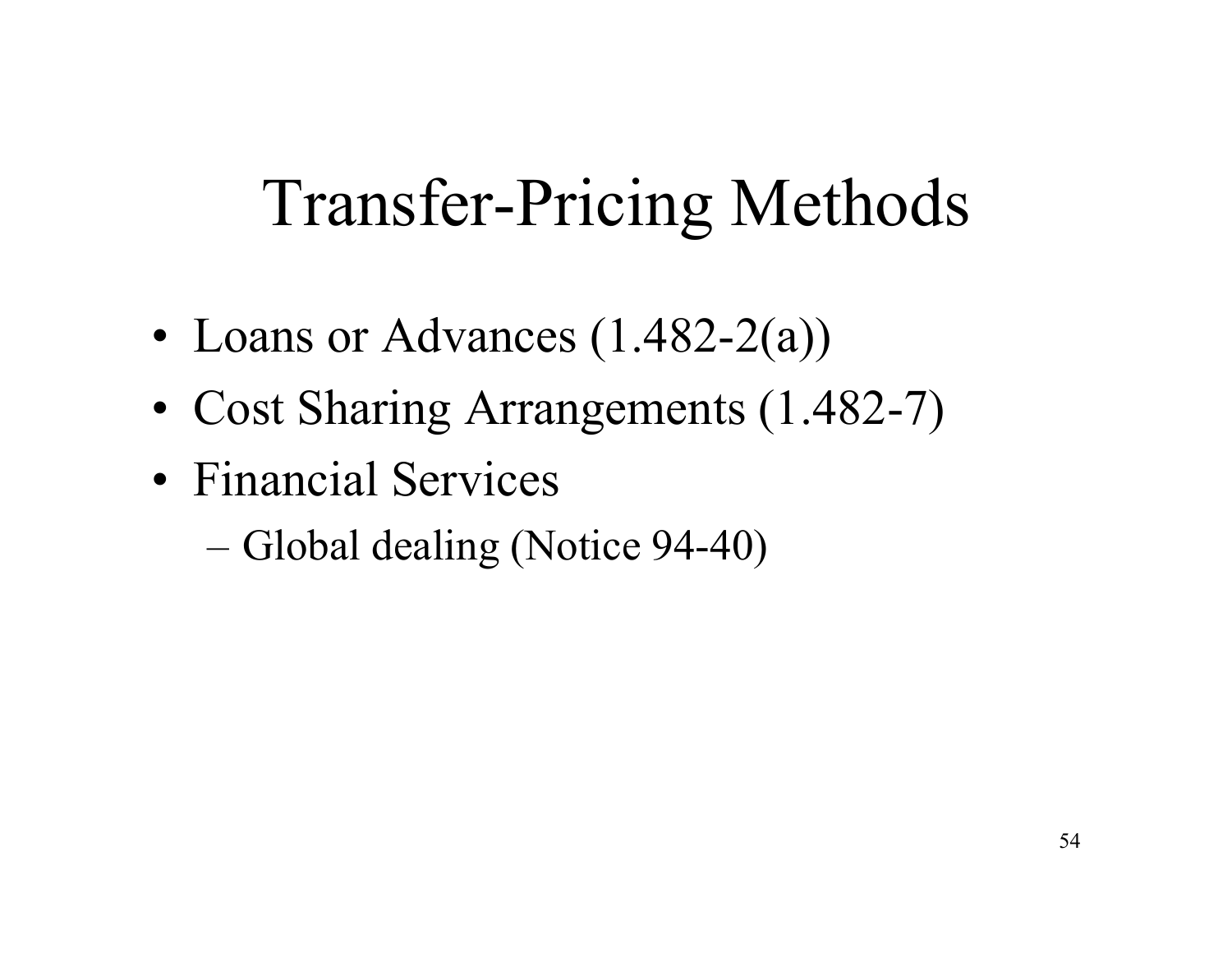- • Location Savings
	- Do lower costs of producing in foreign locations result in higher profits?
	- If so, who is entitled to the profits?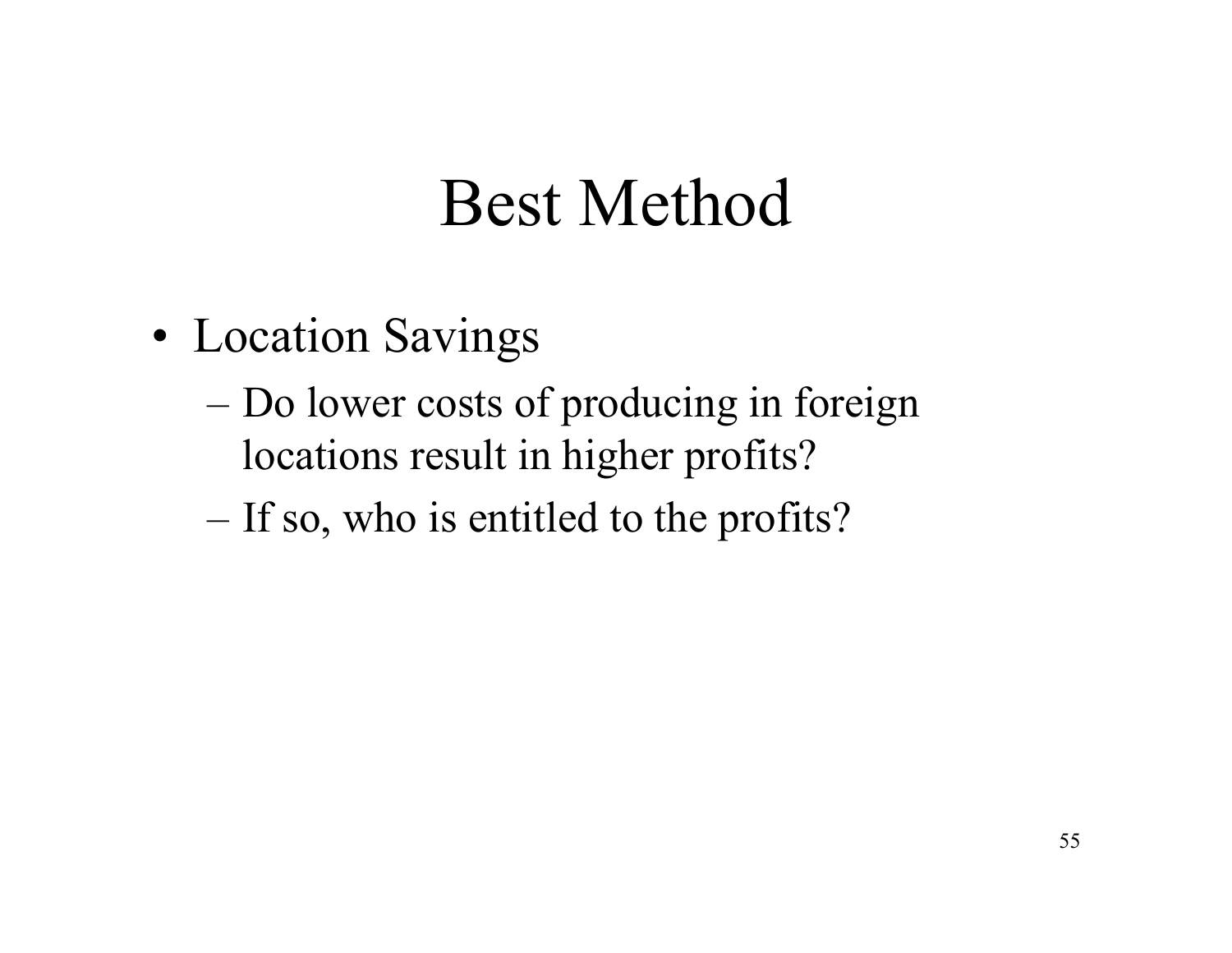- • Location Savings
	- Taxpayer's argument: profits should accrue to foreign subsidiary in low cost jurisdiction
	- Assumptions:
		- Costs are lower
		- Cost savings result in higher profits
		- Higher profits should accrue to foreign subsidiary